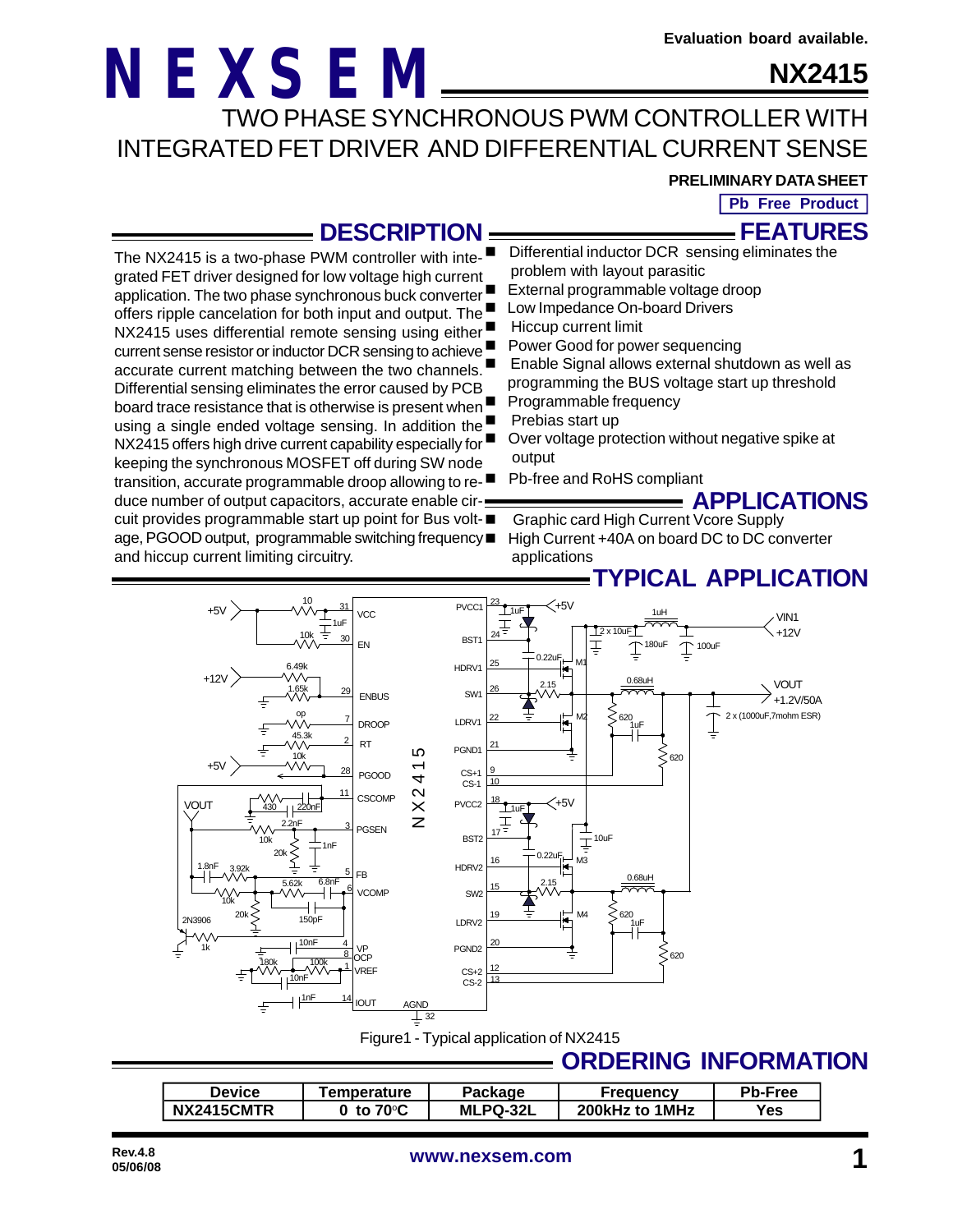### **ABSOLUTE MAXIMUM RATINGS**

| Operating Junction Temperature Range  -40°C To 125°C |  |  |  |  |  |
|------------------------------------------------------|--|--|--|--|--|
|                                                      |  |  |  |  |  |

CAUTION: Stresses above those listed in "ABSOLUTE MAXIMUM RATINGS", may cause permanent damage to the device. This is a stress only rating and operation of the device at these or any other conditions above those indicated in the operational sections of this specification is not implied.

### **PACKAGE INFORMATION**



### **ELECTRICAL SPECIFICATIONS**

Unless otherwise specified, these specifications apply over Vcc = 5V,  $V_{BST}V_{SW}=5V$ , EN=HIGH, and T<sub>A</sub> = 0 to 70°C. Typical values refer to  $T_A = 25^{\circ}$ C. Low duty cycle pulse testing is used which keeps junction and case temperatures equal to the ambient temperature.

| <b>PARAMETER</b>                                                                | <b>SYM</b>                          | <b>TEST CONDITION</b>                                                             | <b>MIN</b> | <b>TYP</b> | <b>MAX</b> | <b>UNITS</b> |
|---------------------------------------------------------------------------------|-------------------------------------|-----------------------------------------------------------------------------------|------------|------------|------------|--------------|
| <b>Supply Voltage(Vcc)</b><br>$V_{\text{cc}}$ , PV $_{\text{cc}}$ Voltage Range | $\rm V_{CC}$                        |                                                                                   | 4.5        | 5          | 5.5        | V            |
| V <sub>CC</sub> Supply Current (static)                                         | $I_{CC}$ (Static)                   | <b>EN=LOW</b>                                                                     | ٠          | 6.6        |            | mA           |
| PV <sub>CC</sub> Supply Current<br>(Dynamic)                                    | ICC<br>(Dynamic)                    | <b>EN&amp;ENBUS HIGH,</b><br>Freq=200Khz per phase<br>$C_{\text{LOAD}} = 2200$ PF |            | 4          |            | mA           |
| V <sub>BST</sub> Voltage Range                                                  | $V_{\text{BST}}$ to $V_{\text{SW}}$ |                                                                                   | 4.5        | 5          | 5.5        | V            |
| $V_{\text{BST}}$ Supply Current<br>((Dynamic))                                  | $V_{\text{BST}}$<br>(Dynamic)       | <b>EN&amp;ENBUS HIGH,</b><br>Freq=200Khz per phase<br>$C_{\text{LOAD}} = 2200$ PF |            | 4          |            | mA           |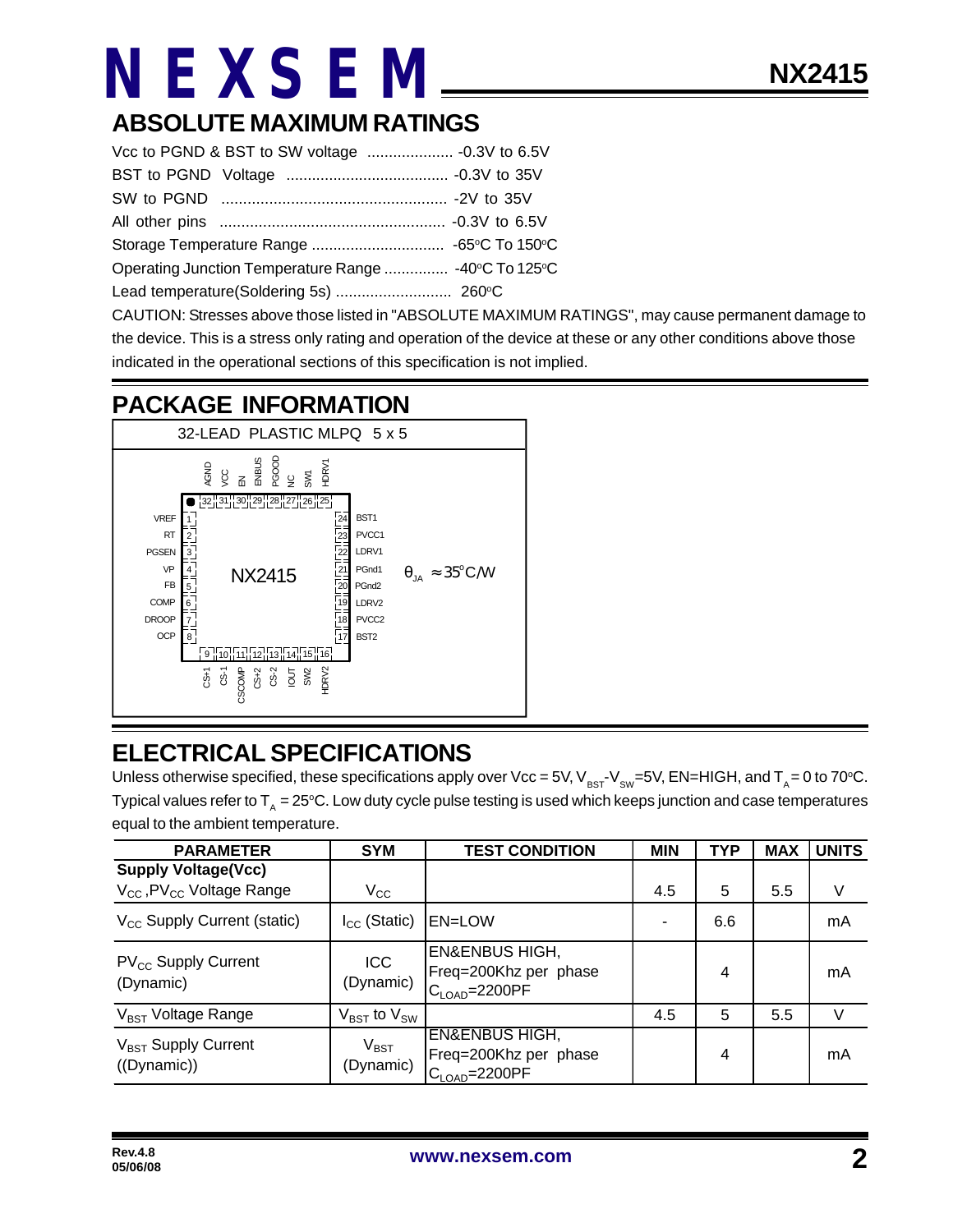| <b>PARAMETER</b>                         | <b>SYM</b>                | <b>TEST CONDITION</b>                         | <b>MIN</b>                       | <b>TYP</b> | <b>MAX</b> | <b>UNITS</b>      |
|------------------------------------------|---------------------------|-----------------------------------------------|----------------------------------|------------|------------|-------------------|
| Under Voltage, Vcc,                      |                           |                                               |                                  |            |            |                   |
| Enable(EN) & ENBUS                       |                           |                                               |                                  |            |            |                   |
| $V_{CC}$ -Threshold                      | V <sub>cc</sub> _UVLO     | $V_{CC}$ Rising                               |                                  | 4          |            | V                 |
| $V_{CC}$ -Hysteresis                     | V <sub>CC</sub> _Hyst     |                                               |                                  | 0.2        |            | $\vee$            |
| <b>EN Threshold</b>                      |                           | $V_{cc}$ Rising                               |                                  | 0.6        |            | $\vee$            |
| <b>EN Hysteresis</b>                     |                           |                                               |                                  | 0.1        |            | V                 |
| <b>ENBUS Threshold</b>                   |                           | V <sub>BUS</sub> Rising                       |                                  | 1.6        |            | $\overline{\vee}$ |
| <b>ENBUS Hysteresis</b>                  |                           |                                               |                                  | 0.16       |            | $\overline{\vee}$ |
| <b>Reference Voltage</b>                 |                           |                                               |                                  |            |            |                   |
| <b>Ref Voltage</b>                       | $V_{REF}$                 | 4.5V <v<sub>CC&lt;5.5V</v<sub>                |                                  | 0.8        |            | V                 |
| Ref Voltage line regulation              |                           |                                               |                                  | 1          |            | $\frac{9}{6}$     |
| <b>Oscillator (Rt)</b>                   |                           |                                               |                                  |            |            |                   |
| Frequency for each phase                 | Fs                        | Rt=45kohm                                     |                                  | 400        |            | <b>KHz</b>        |
| Ramp-Amplitude Voltage                   | V <sub>RAMP</sub>         |                                               |                                  | 1          |            | V                 |
| Ramp Peak                                |                           |                                               |                                  | 2.5        |            | V                 |
| Ramp Valley                              |                           |                                               |                                  | 1.5        |            | $\vee$            |
| Max Duty Cycle                           |                           | 200Khz/Phase                                  |                                  | 95         |            | $\%$              |
| Min Duty Cycle                           |                           |                                               |                                  |            | 0          | $\%$              |
| <b>Transconductance</b>                  |                           |                                               |                                  |            |            |                   |
| <b>Amplifiers(CSCOMP)</b>                |                           |                                               |                                  |            |            |                   |
| Open Loop Gain                           |                           |                                               | 50                               | 65         |            | dВ                |
| Transconductance                         |                           |                                               |                                  | 1600       |            | umoh              |
| <b>Voltage Mode Error</b>                |                           |                                               |                                  |            |            |                   |
| <b>Amplifier</b>                         |                           |                                               |                                  |            |            |                   |
| Open Loop Gain                           |                           |                                               | 50                               |            |            | dB                |
| Input Offset Voltage                     | $Vio_v$                   |                                               |                                  | $\Omega$   |            | mV                |
| <b>Output Current Source</b>             |                           |                                               | 5                                |            |            | mA                |
| <b>Output Current Sink</b>               |                           |                                               | 5<br>$\overline{\text{Vcc-1}}.5$ |            |            | mA<br>$\vee$      |
| Output HI Voltage                        |                           |                                               |                                  |            |            |                   |
| Output LOW Voltage                       |                           |                                               |                                  |            | 0.5        | V                 |
| SS (Internal)                            |                           |                                               |                                  |            |            |                   |
| Soft Start time                          | Tss                       | 200Khz/Phase                                  |                                  | 20         |            | mS                |
| <b>Power Good(Pgood)</b><br>Threshold    |                           | V <sub>SEN</sub> Falling                      |                                  | 74         |            | $96V_{ID}$        |
|                                          |                           |                                               |                                  |            |            |                   |
| Hysteresis                               |                           |                                               |                                  | 5          |            | $\%$              |
| PGood Voltage Low                        |                           | $I_{PGood} = -5mA$                            |                                  | 0.5        |            | $\vee$            |
| High Side Driver(C <sub>L</sub> =4700pF) |                           |                                               |                                  |            |            |                   |
| Output Impedance, Sourcing<br>Current    | $R_{\text{source}}(Hdrv)$ | $I=200mA$                                     |                                  | 1.1        |            | ohm               |
| Output Impedance, Sinking<br>Current     | $R_{sink}(Hdrv)$          | $I=200mA$                                     |                                  | 0.8        |            | ohm               |
| <b>Rise Time</b>                         | THdrv(Rise)               | $V_{BST}$ - $V_{SW}$ =4.5V                    |                                  | 24         |            | ns                |
| <b>Fall Time</b>                         | THdrv(Fall)               | $V_{BST}$ - $V_{SW}$ =4.5V                    |                                  | 24         |            | ns                |
| Deadband Time                            | Tdead(L to<br>H)          | Ldrv going Low to Hdrv going<br>High, 10%-10% |                                  | 30         |            | ns                |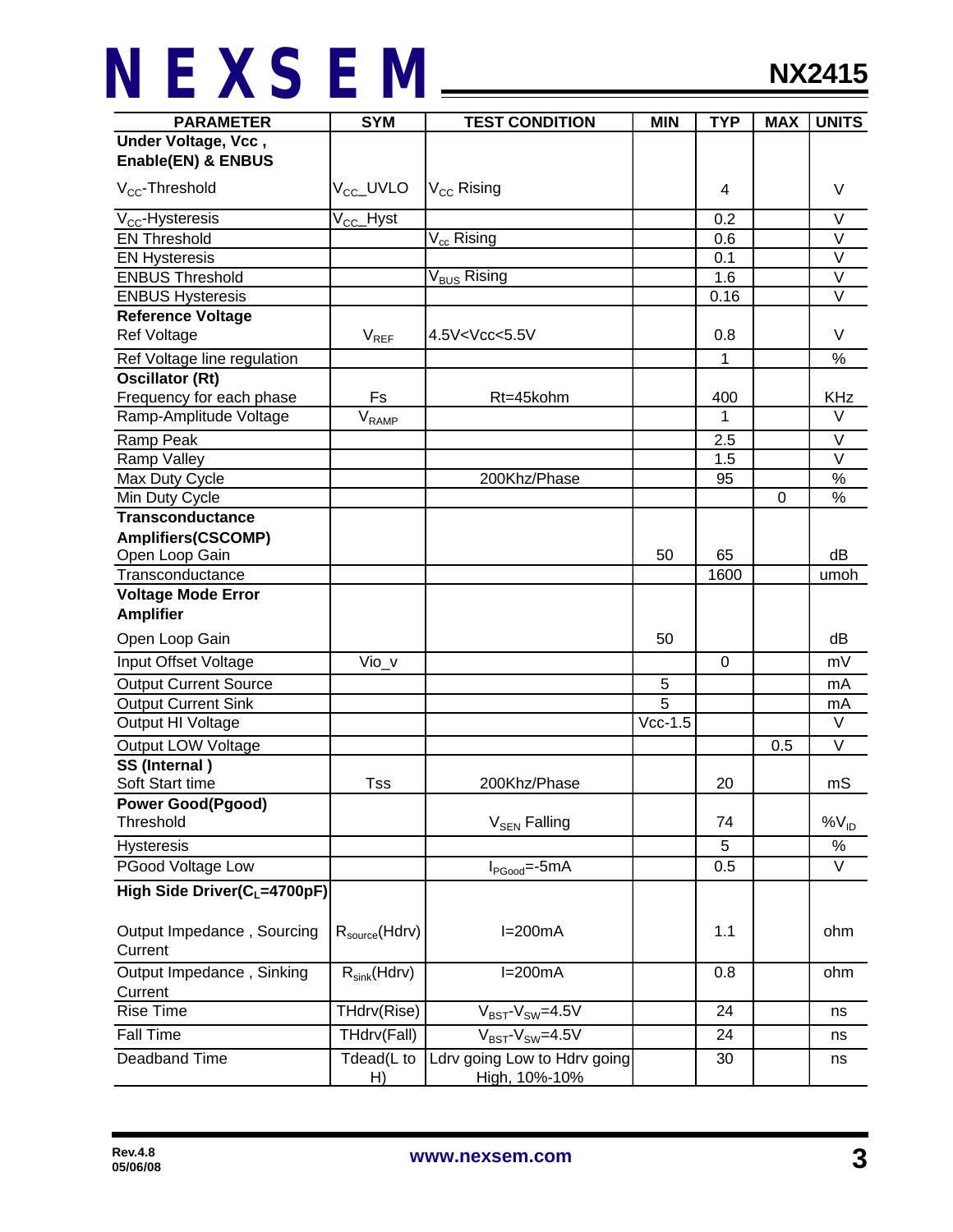| <b>PARAMETER</b>               | <b>SYM</b>         | <b>TEST CONDITION</b>      | <b>MIN</b> | <b>TYP</b> | <b>MAX</b> | <b>UNITS</b> |
|--------------------------------|--------------------|----------------------------|------------|------------|------------|--------------|
| <b>Low Side Driver</b>         |                    |                            |            |            |            |              |
| $(C1=4700pF)$                  |                    |                            |            |            |            |              |
| Output Impedance, Sourcing     | $R_{source}(Ldrv)$ | $I=200mA$                  |            | 1.1        |            | ohm          |
| Current                        |                    |                            |            |            |            |              |
| Output Impedance, Sinking      | $R_{sink}(Ldrv)$   | $I=200mA$                  |            | 0.5        |            | ohm          |
| Current                        |                    |                            |            |            |            |              |
| <b>Rise Time</b>               | TLdrv(Rise)        | 10% to 90%                 |            | 40         |            | ns           |
| <b>Fall Time</b>               | TLdrv(Fall)        | 90% to 10%                 |            | 36         |            | ns           |
| Deadband Time                  | Tdead(H to         | SW going Low to Ldrv going |            | 30         |            | ns           |
|                                |                    | High, 10% to 10%           |            |            |            |              |
| <b>Current Sense</b>           |                    |                            |            |            |            |              |
| Amplifier(CS+, CS-)            |                    |                            |            |            |            |              |
| <b>Current Sense Amplifier</b> |                    |                            |            | 0          |            | mV           |
| Mismatch                       |                    |                            |            |            |            |              |
| Voltage Gain                   | K                  |                            | 29.7       | 30         | 30.3       | V/V          |
| <b>Droop Voltage Current</b>   |                    |                            |            |            |            |              |
| Source(Droop)                  |                    |                            |            |            |            |              |
| Droop Voltage Current Source   |                    | V(IOUT)=0.6V, feedback     |            | 100        |            | uA           |
|                                |                    | resistor=10kohm, Rdroop=60 |            |            |            |              |
|                                |                    | kohm                       |            |            |            |              |
| <b>OCP Adjust</b>              |                    |                            |            |            |            |              |
| Blank time before activating   |                    | 200Khz/Phase               |            | 15         |            | uS           |
| <b>OCP</b>                     |                    |                            |            |            |            |              |
| <b>Vref</b>                    |                    |                            |            |            |            |              |
| Reference Voltage              |                    |                            |            | 1.6        |            | $\vee$       |
| Driving current ability        |                    |                            |            | 5          |            | mA           |
| <b>OVP Threshold</b>           |                    |                            |            |            |            |              |
| <b>OVP Threshold</b>           |                    |                            |            | 0.96       |            | $\vee$       |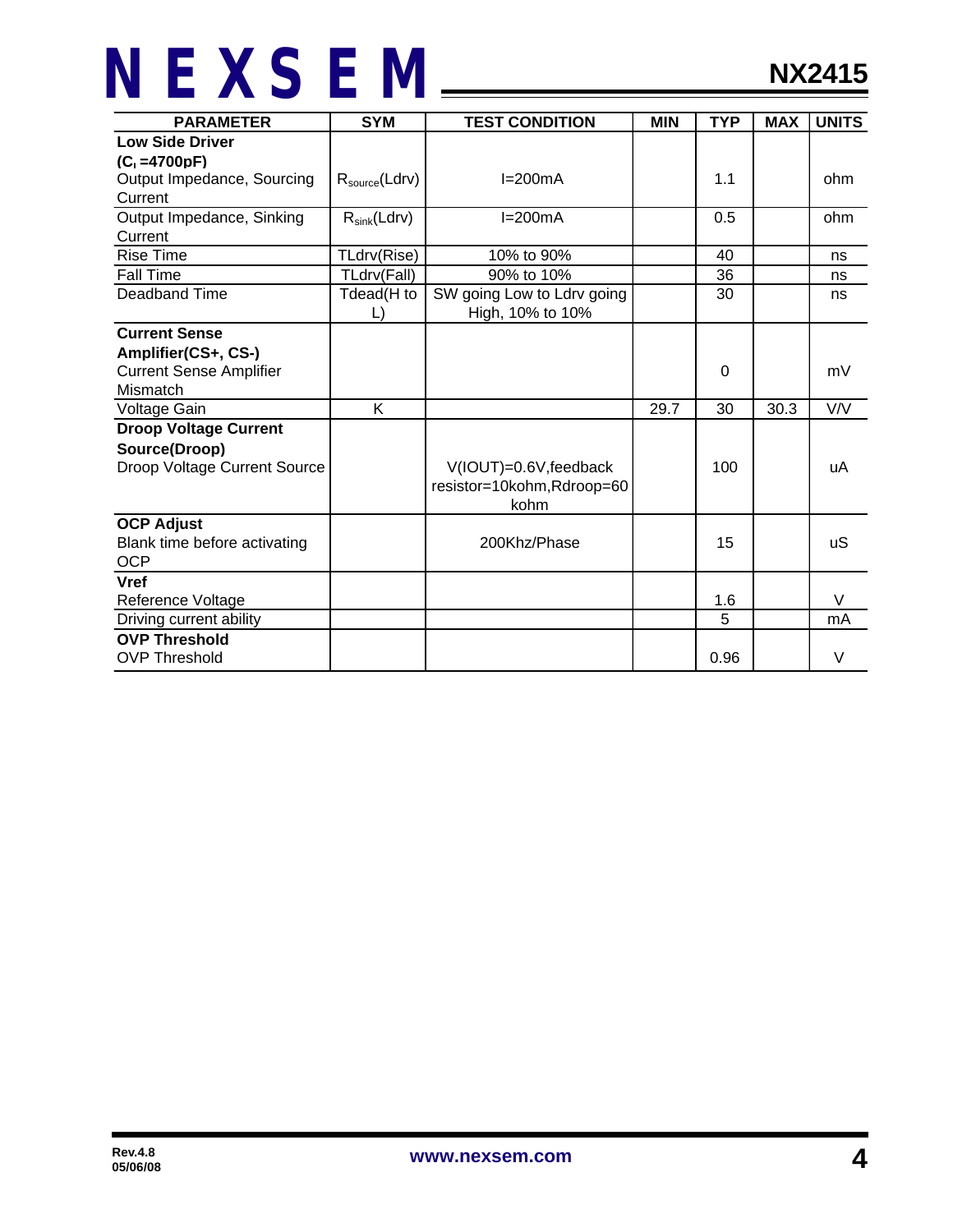### **PIN DESCRIPTIONS**

| PIN#           | <b>SYMBOL</b>               | <b>PIN DESCRIPTION</b>                                                                                                                                                                                                                                                         |  |
|----------------|-----------------------------|--------------------------------------------------------------------------------------------------------------------------------------------------------------------------------------------------------------------------------------------------------------------------------|--|
| 31             | <b>VCC</b>                  | IC's supply voltage. This pin biases the internal logic circuits. A minimum 1uF<br>ceramic capacitor is recommended to connect from this pin to ground plane.                                                                                                                  |  |
| 25,<br>16      | HDRV1,<br>HDRV2             | High side gate driver outputs.                                                                                                                                                                                                                                                 |  |
| 22,<br>19      | LDRV1,<br>LDRV2             | Low side gate driver outputs.                                                                                                                                                                                                                                                  |  |
| 30             | EN                          | This pin is used to remotely turn off the controller. The pin has a threshold<br>voltage of 0.6 volts.                                                                                                                                                                         |  |
| 24, 17         | BST1, BST2                  | These pins supplies voltage to high side FET drivers.                                                                                                                                                                                                                          |  |
| 26,15          | SW1,SW2                     | These pins are connected to the source pins of the upper fets.                                                                                                                                                                                                                 |  |
| 23,<br>18      | PVCC1,<br>PVCC <sub>2</sub> | These pins provide the supply voltage for the lower MOSFET drivers.                                                                                                                                                                                                            |  |
| 28             | <b>PGOOD</b>                | This pin is an open collector output. If used, it should be pulled to 5V with a<br>resistor greater than or equal to 10k, otherwise it my be left open. Any fault or<br>under voltage on the enable pins will cause the signal to be pulled low.                               |  |
| $\overline{4}$ | <b>VP</b>                   | Input to the positive pin of the error amplifier. A resistor is connected from the<br>output of the DAC to this pin. Place a small capacitor from this pin to GND to<br>filter any noise.                                                                                      |  |
| 5              | <b>FB</b>                   | This pin is the error amplifier inverting input. It is connected to the output voltage<br>via a voltage divider.                                                                                                                                                               |  |
| $\overline{2}$ | <b>RT</b>                   | This pin programs the internal oscillator frequency using a resistor from this pin to<br>ground. The frequency of each phase is 1/2 of this frequency.                                                                                                                         |  |
| 9,12           | $CS+1, CS+2$                | Positive input of the differential current sense amplifiers. It is connected directly<br>to the RC junction of the respective phase's output inductor.                                                                                                                         |  |
| 10,13          | CS-1,CS-2                   | Negative input of the differential current sense amplifiers. It is connected directly<br>to the negative side of the respective phase's output inductor.                                                                                                                       |  |
| 11             | <b>CSCOMP</b>               | The output of the transconductance op amp for current balance circuit. An<br>external RC is connected from this pin to GND to stabilize the current loop.                                                                                                                      |  |
| 6              | <b>VCOMP</b>                | This is the output pin of the error amplifier. The compensation network connec-<br>tion.                                                                                                                                                                                       |  |
| $\overline{7}$ | <b>DROOP</b>                | A resistor from this pin to ground programs an internal current source that is fed<br>into the FB pin. This current source is proportional to the output current of the<br>regulator. The product of this current times the external resistor RFB provides a<br>droop voltage. |  |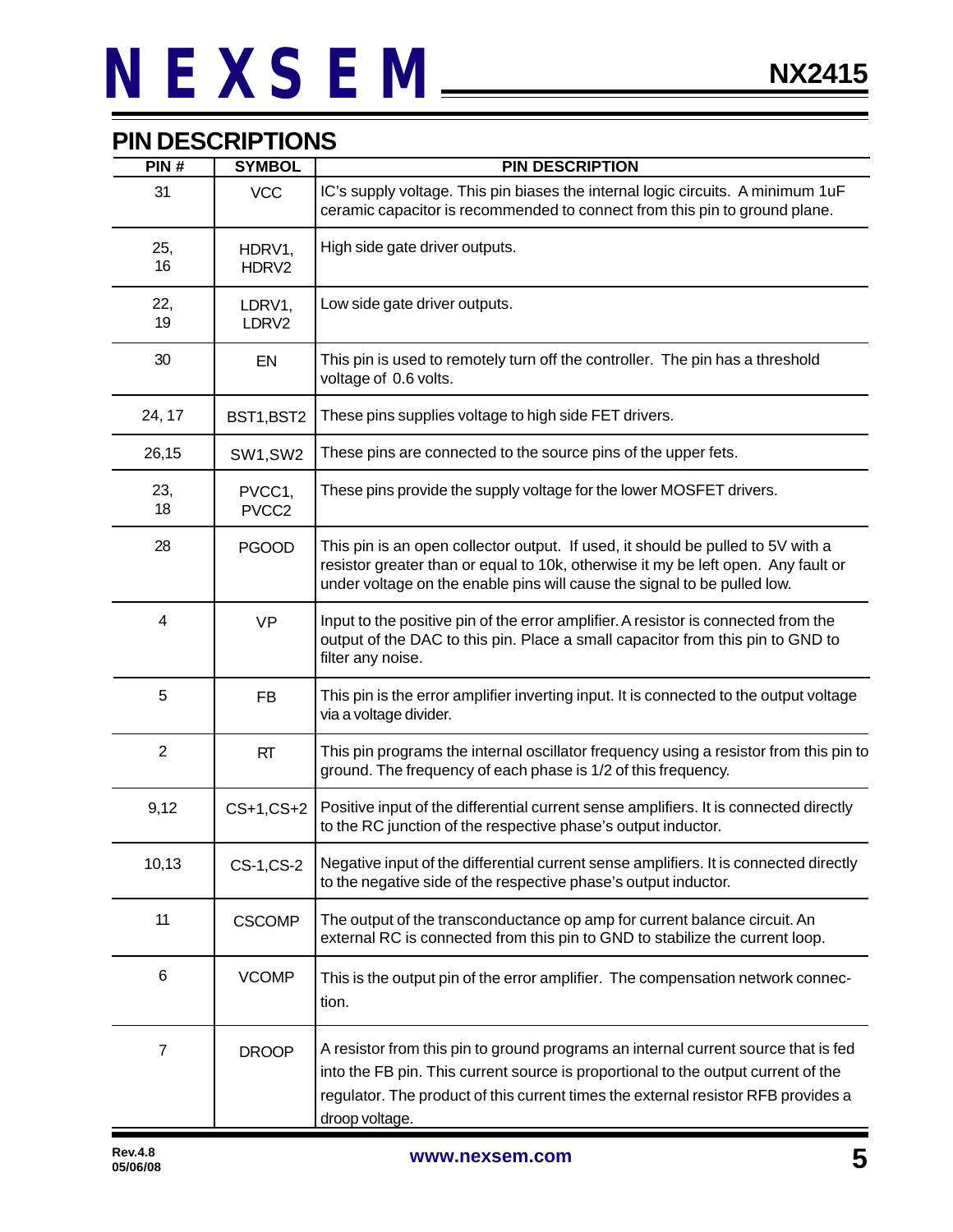| PIN#      | <b>SYMBOL</b>               | <b>PIN DESCRIPTION</b>                                                                                                                                                                                                                                                                              |
|-----------|-----------------------------|-----------------------------------------------------------------------------------------------------------------------------------------------------------------------------------------------------------------------------------------------------------------------------------------------------|
| 8         | <b>OCP</b>                  | A resistor divider connected from this pin to Vref programs the current limit thresh-<br>old. The outputs of the internal current sense differential amplifiers are summed<br>together to represent the output current. This voltage is then compared to this thresh-<br>old.                       |
| 1         | <b>VREF</b>                 | A 1.6V buffered reference is brought out.                                                                                                                                                                                                                                                           |
| 29        | <b>ENBUS</b>                | This pin is used to program the under voltage lockout of the bus supply. A resistor<br>divider from the bus voltage to this pin programs the under voltage lockout. When<br>the voltage of this pin is greater than 1.6V, the bus voltage is assumed in operation.<br>The pin has a 10% hysterisis. |
| 21,<br>20 | PGND1,<br>PGND <sub>2</sub> | This is the ground connection for the power stage of the controller.                                                                                                                                                                                                                                |
| 32        | <b>AGND</b>                 | Controller analog ground pin.                                                                                                                                                                                                                                                                       |
| 14        | <b>IOUT</b>                 | Input of OCP amplifier. Place a 10nF to 100nF capacitor from this pin to GND to<br>filter any noise.                                                                                                                                                                                                |
| 3         | <b>PGSEN</b>                | Output over voltage and Pgood sensing pin. A resistor divider plus a small capacitor<br>should be connected to the this pin to set the OVP and Pgood.                                                                                                                                               |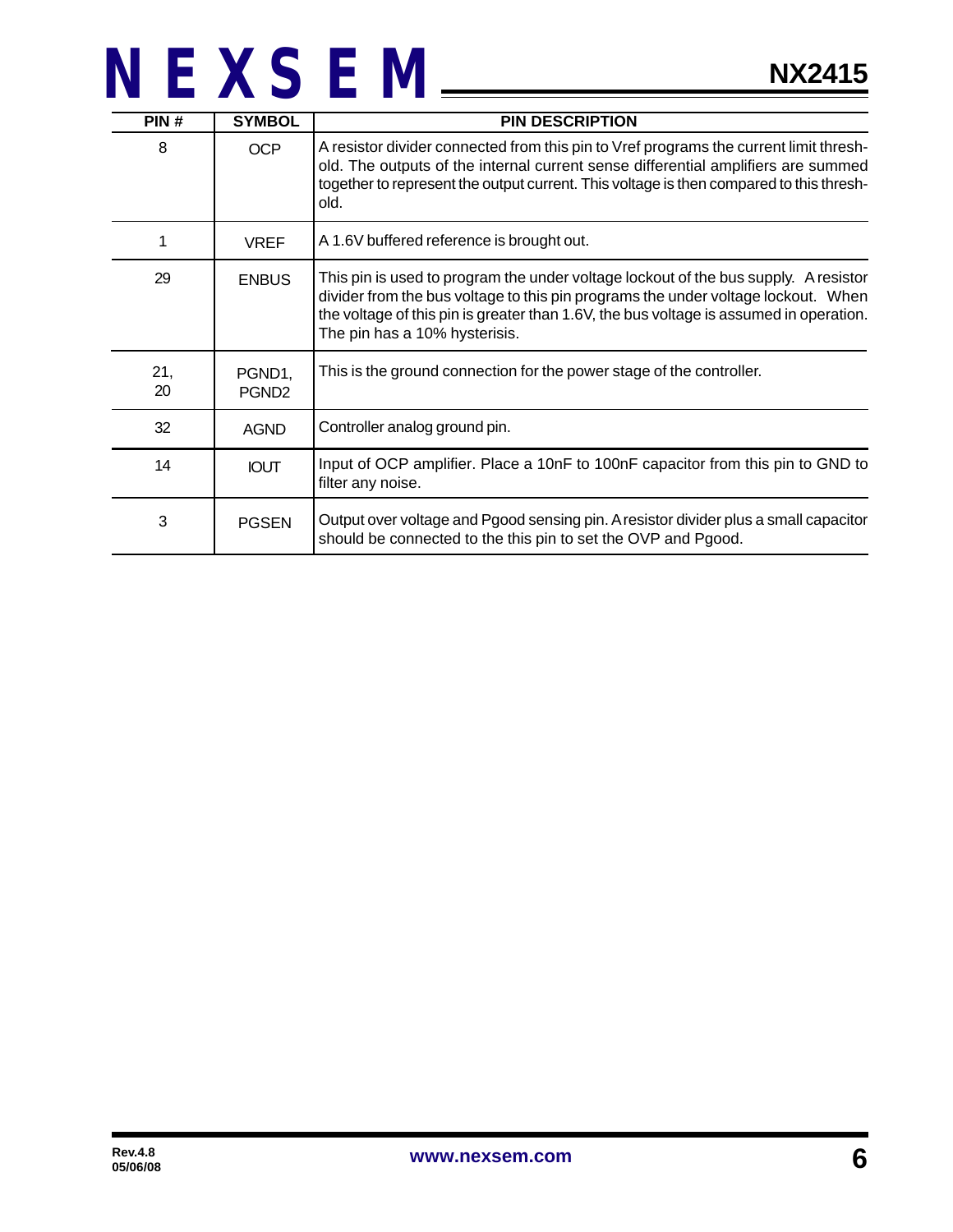### **BLOCK DIAGRAM**

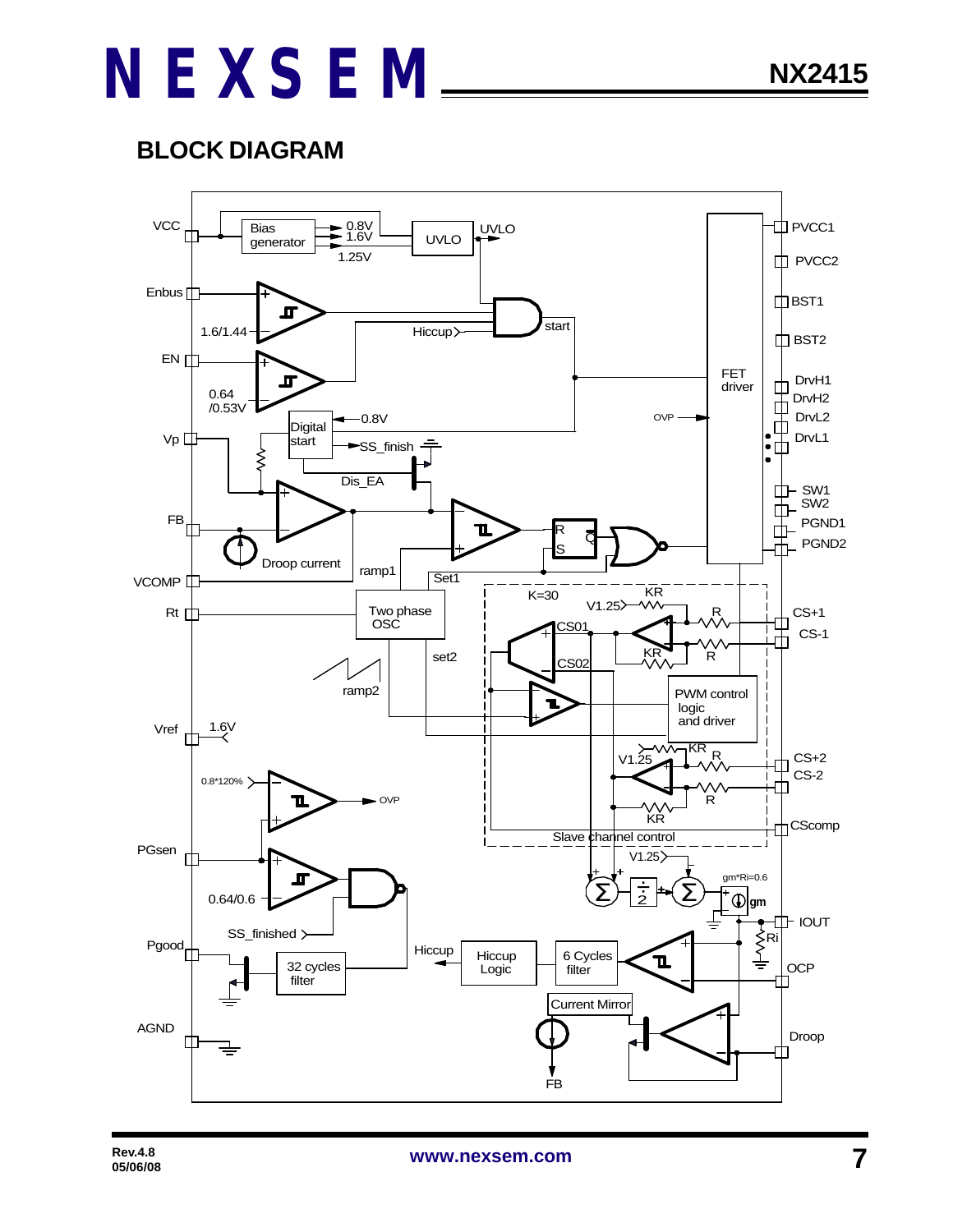### **NEXSEM APPLICATION INFORMATION**

- V<sub>IN</sub> Input voltage
- VOUT Output voltage
- Iout Output current
- $\Delta V_{RIPPLE}$  Output voltage ripple
- F<sub>s</sub> Operation frequency for each channel
- $\Delta$ IRIPPLE Inductor current ripple

#### **Design Example**

The following is typical application for NX2415.

 $V_{IN} = 12V$  $V$ OUT= $1.2V$  $I<sub>OUT</sub>=50A$ IOUT\_max=60A  $\Delta V$ RIPPLE <=12mV AVDROOP<=120mV @30A step FS=400kHz Phase number N=2

#### **Output Inductor Selection**

The selection of inductor value is based on inductor ripple current, power rating, working frequency and efficiency. Larger inductor value normally means smaller ripple current. However if the inductance is chosen too large, it brings slow response and lower efficiency. Usually the ripple current ranges from 20% to 40% of the output current. This is a design freedom which can be decided by design engineer according to various application requirements. The inductor value can be calculated by using the following equations:

$$
L_{\text{OUT}} = \frac{V_{\text{IN}} - V_{\text{OUT}}}{\Delta I_{\text{RIPPLE}}} \times \frac{V_{\text{OUT}}}{V_{\text{IN}}} \times \frac{1}{F_s}
$$
  
 
$$
\Delta I_{\text{RIPPLE}} = k \times \frac{I_{\text{OUTPUT}}}{N} \qquad ...(1)
$$

where k is between 0.2 to 0.4. Select k=0.2, then

$$
L_{\text{OUT}} = \frac{12V - 1.2V}{0.2 \times \frac{50A}{2}} \times \frac{1.2V}{12V} \times \frac{1}{400kHz}
$$

 $L_{\text{OUT}} = 0.54$ uH

Choose inductor from Vishay IHLP\_5050FD-01 with L=0.68uH DCR=1.4mΩ.

Current Ripple is recalculated as

$$
\Delta I_{\text{RIPPLE}} = \frac{V_{\text{IN}} - V_{\text{OUT}}}{L_{\text{OUT}}} \times \frac{V_{\text{OUT}}}{V_{\text{IN}}} \times \frac{1}{F_{\text{s}}}
$$
  
= 
$$
\frac{12V - 1.2V}{0.68 \text{UH}} \times \frac{1.2V}{12V} \times \frac{1}{400 \text{kHz}} = 3.97 \text{A}
$$
...(2)

### **Output Capacitor Selection**

Output capacitor value is basically decided by the output voltage ripple, capacitor RMS current rating and load transient.

#### **Based on Voltage Ripple**

For electrolytic, POSCAP bulk capacitor, the ESR (equivalent series resistance) and inductor current typically determines the output voltage ripple.

$$
ESR_{\text{desire}} = \frac{\Delta V_{\text{RIPPLE}}}{\Delta I_{\text{RIPPLE}}} = \frac{12mV}{3.97A} = 3.022m\Omega \qquad ...(3)
$$

If low ESR is required, for most applications, multiple capacitors in parallel are better than a big capacitor. For example, for 12mV output ripple, SANYO OS-CON capacitors 2R5SEPC1000MX(1000uF 7mΩ) are chosen.

$$
N = \frac{ESR_{E} \times \Delta I_{RIPPLE}}{\Delta V_{RIPPLE}} \qquad ...(4)
$$

Number of Capacitor is calculated as

$$
N = \frac{7m\Omega \times 3.97A}{12mV}
$$

 $N = 2.3$ 

For ceramic capacitor, the current ripple is determined by the number of capacitor instead of ESR

$$
C_{\text{OUT}} = \frac{\Delta I_{\text{RIPPLE}}}{8 \times F_{\text{S}} \times \Delta V_{\text{RIPPLE}}} \qquad ...(5)
$$

Typically, the calculated capacitance is so small that the output voltage droop during the transient can not meet the spec although ripple is small.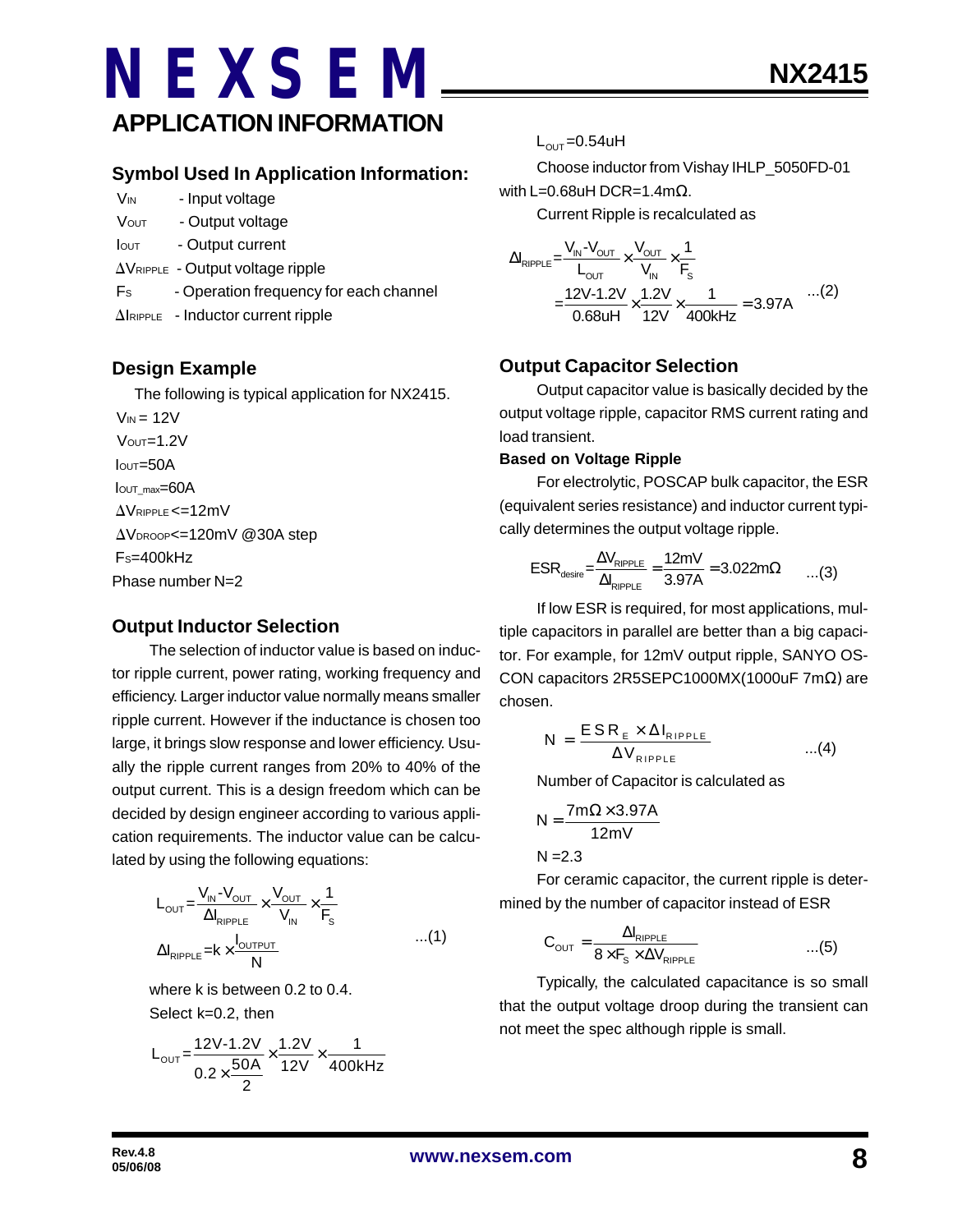#### **Based On Transient Requirement**

Typically, the output voltage droop during transient is specified as:

#### $\Delta\rm{V}_{\rm{DROOP}}$ < $\Delta\rm{V}_{\rm{TRAN}}$  @ step load  $\Delta\rm{I}_{\rm{STEP}}$

During the transient, the voltage droop during the transient is composed of two sections. One Section is dependent on the ESR of capacitor, the other section is a function of the inductor, output capacitance as well as input, output voltage. For example, overshoot caused by  $\Delta I$ <sub>STEP</sub> transient load which is from high load to low load, can be estimated as the following equation,if assuming the bandwidth of system is high enough.

$$
\Delta V_{\text{overshoot}} = \text{ESR} \times \Delta I_{\text{step}} + \frac{V_{\text{OUT}}}{2 \times L \times C_{\text{OUT}}} \times \tau^2 \qquad ...(6)
$$

where *t* is the a function of capacitor, etc.

$$
\tau \!=\! \begin{cases} \!\!\!\!\! 0 \quad \text{if} \quad L_{\text{eff}} \leq \!L_{\text{crit}} \\ \!\!\!\!\! L_{\text{eff}} \times \Delta I_{\text{step}} - \text{ESR} \times C_{\text{OUT}} \quad \text{if} \quad L_{\text{eff}} \geq \!L_{\text{crit}} \qquad ... (7) \end{cases}
$$

where

$$
L_{\text{EFF}} = \frac{L_{\text{OUT}}}{N} = \frac{0.68uH}{2} = 0.34uH
$$
  

$$
L_{\text{crit}} = \frac{ESR \times C_{\text{OUT}} \times V_{\text{OUT}}}{\Delta I_{\text{step}}} = \frac{ESR_{\text{E}} \times C_{\text{E}} \times V_{\text{OUT}}}{\Delta I_{\text{step}}} \quad ...(8)
$$

where  $\mathsf{ESR}_\mathsf{E}$  and  $\mathsf{C}_\mathsf{E}$  represents  $\mathsf{ESR}\,$  and capacitance of each capacitor if multiple capacitors are used in parallel.

The above equation shows that if the selected output inductor is smaller than the critical inductance, the voltage droop or overshoot is only dependent on the ESR of output capacitor. For low frequency capacitor such as electrolytic capacitor, the product of ESR and capacitance is high and  $L \le L_{crit}$  is true. In that case, the transient spec is dependent on the ESR of capacitor.

In most cases, the output capacitors are multiple capacitors in parallel. The number of capacitors can be calculated by the following

$$
N = \frac{ESR_{E} \times \Delta I_{\text{step}}}{\Delta V_{\text{tran}}} + \frac{V_{\text{OUT}}}{2 \times L \times C_{E} \times \Delta V_{\text{tran}}} \times \tau^{2}
$$
...(9)

where

$$
\tau\!=\!\begin{cases} \!\!\!\!\begin{array}{cccc} 0 & \!\!\!\text{if} & \!\!\!\text{L}_{\text{EFF}} \!\leq\! L_{\text{crit}} \\ \!\!\!\!\text{L}_{\text{EFF}}\!\times\!\Delta\! I_{\text{step}} \!-\! \text{ESR}_{\text{E}}\!\times\! C_{\text{E}} & \!\!\!\text{if} & \!\!\!\text{L}_{\text{eff}} \!\geq\! L_{\text{crit}} \! \end{array} \!\!\!\!\!\!\! \ldots \end{cases} \!\!\!\!\! \ldots \end{cases} \!\!\!\!\!\! \text{(10)}
$$

For example, assume voltage droop during transient

is 120mV for 30A load step.

If the OS-CON capacitors (1000uF,  $7m\Omega$ ) is used, the critical inductance is given as

$$
L_{\text{crit}} = \frac{ESR_{\text{E}} \times C_{\text{E}} \times V_{\text{OUT}}}{\Delta I_{\text{step}}} =
$$

$$
\frac{7\text{m}\Omega \times 1000\mu\text{F} \times 1.2V}{30\text{A}} = 0.28\mu\text{H}
$$

The effective inductor value is 0.34uH which is bigger than critical inductance. In that case, the output voltage transient not only dependent on the ESR, but also capacitance.

number of capacitors is

$$
\tau = \frac{L_{\text{EFF}} \times \Delta I_{\text{step}}}{V_{\text{OUT}}} - \text{ESR}_{\text{E}} \times C_{\text{E}}
$$
\n
$$
= \frac{0.34 \mu H \times 30 \text{A}}{1.2 \text{V}} - 7 \text{m}\Omega \times 1000 \mu \text{F} = 1.5 \text{us}
$$
\n
$$
N = \frac{\text{ESR}_{\text{E}} \times \Delta I_{\text{step}}}{\Delta V_{\text{tran}}} + \frac{V_{\text{OUT}}}{2 \times L_{\text{EFF}} \times C_{\text{E}} \times \Delta V_{\text{tran}}} \times \tau^{2}
$$
\n
$$
= \frac{7 \text{m}\Omega \times 30 \text{A}}{120 \text{mV}} + \frac{1.2 \text{V}}{2 \times 0.34 \mu \text{H} \times 1000 \mu \text{F} \times 120 \text{mV}} \times (1.5 \text{us})^{2}
$$
\n= 1.78

The number of capacitors has to satisfied both ripple and transient requirement. Overall, we can choose N=2.

It should be considered that the proposed equation is based on ideal case, in reality, the droop or overshoot is typically more than the calculation. The equation gives a good start. For more margin, more capacitors have to be chosen after the test. Typically, for high frequency capacitor such as high quality POSCAP especially ceramic capacitor, 20% to 100% (for ceramic) more capacitors have to be chosen since the ESR of capacitors is so low that the PCB parasitic can affect the results tremendously. More capacitors have to be selected to compensate these parasitic parameters.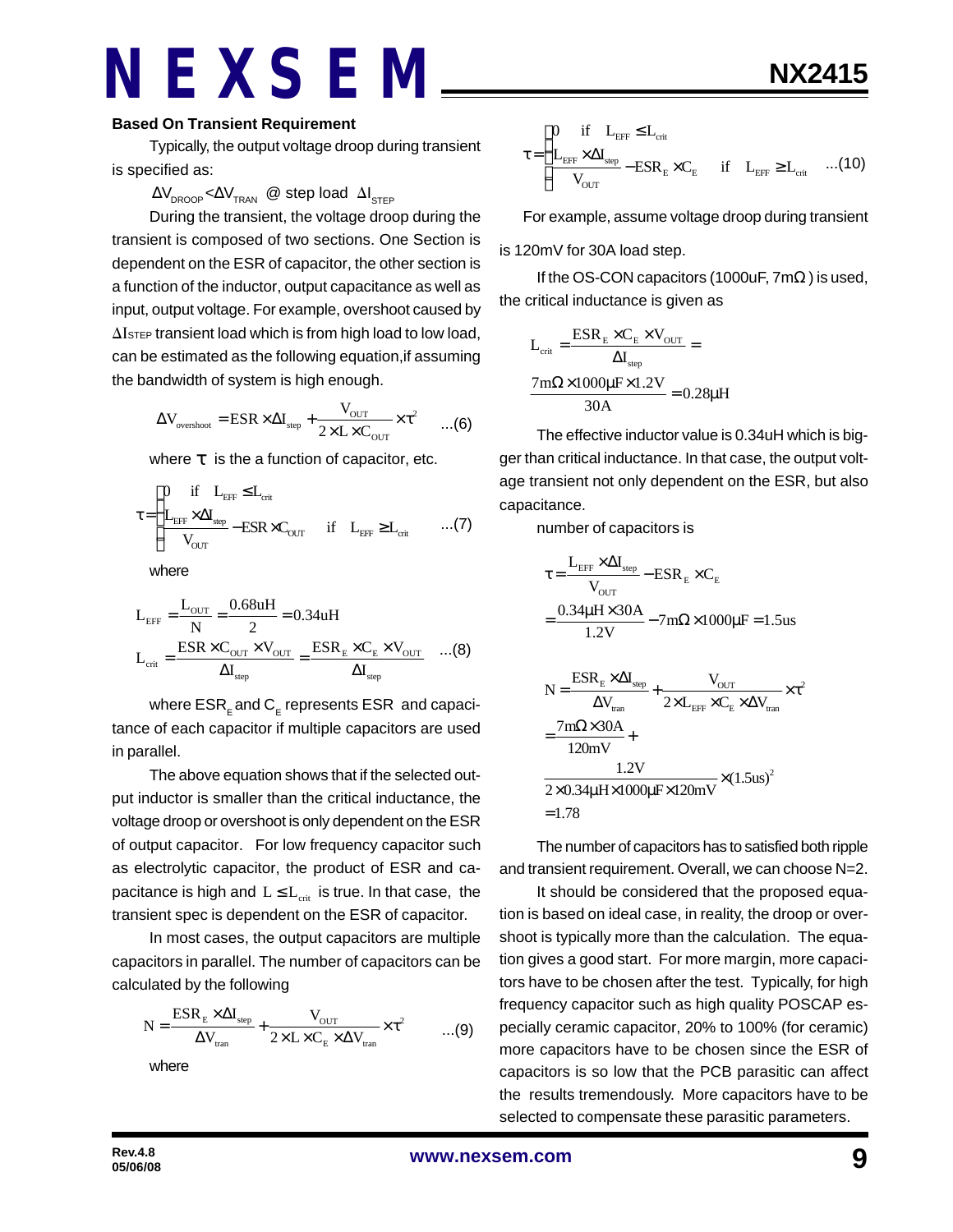### **Control Loop Compensator Design**

NX2415 can control and drive two channel synchronous bucks with 180° phase shift between each other. One of two channels is called master, the other is called slave. They are connected together by sharing the same output capacitors. Voltage loop is designed to regulate output voltage. In order to achieve the current balance in these two synchronous buck converters, current loop compensation network is employed to to make sure the currents in slave is following the master.

### **Voltage Loop Compensator Design**

Due to the double pole generated by LC filter of the power stage, the power system has 180° phase shift, and therefore, is unstable by itself. In order to achieve accurate output voltage and fast transient response,compensator is employed to provide highest possible bandwidth and enough phase margin. Ideally, the Bode plot of the closed loop system has crossover frequency between 1/10 and 1/5 of the switching frequency, phase margin greater than 50° and the gain crossing 0dB with -20dB/decade. Power stage output capacitors usually decide the compensator type. If electrolytic capacitors are chosen as output capacitors, type II compensator can be used to compensate the system, because the zero caused by output capacitor ESR is lower than crossover frequency. Otherwise type III compensator should be chosen.

#### **A. Type III compensator design**

 For low ESR output capacitors, typically such as Sanyo OSCON and POSCAP, the frequency of ESR zero caused by output capacitors is higher than the crossover frequency. In this case, it is necessary to compensate the system with type III compensator.

In design example, six electrolytic capacitors are used as output capacitors. The system is compensated with type III compensator. The following figures and equations show how to realize the this type III compensator with electrolytic capacitors.

$$
F_{z1} = \frac{1}{2 \times \pi \times R_4 \times C_2}
$$
...(11)

$$
F_{zz} = \frac{1}{2 \times \pi \times (R_2 + R_3) \times C_3}
$$
...(12)

$$
F_{p_1} = \frac{1}{2 \times \pi \times R_3 \times C_3}
$$
...(13)

$$
F_{P2} = \frac{1}{2 \times \pi \times R_4 \times \frac{C_1 \times C_2}{C_1 + C_2}} \qquad ...(14)
$$

where Fz1, Fz2, FP1 and FP2 are poles and zeros in the compensator.



Figure 2 - Type III compensator



Figure 3 - Bode plot of Type III compensator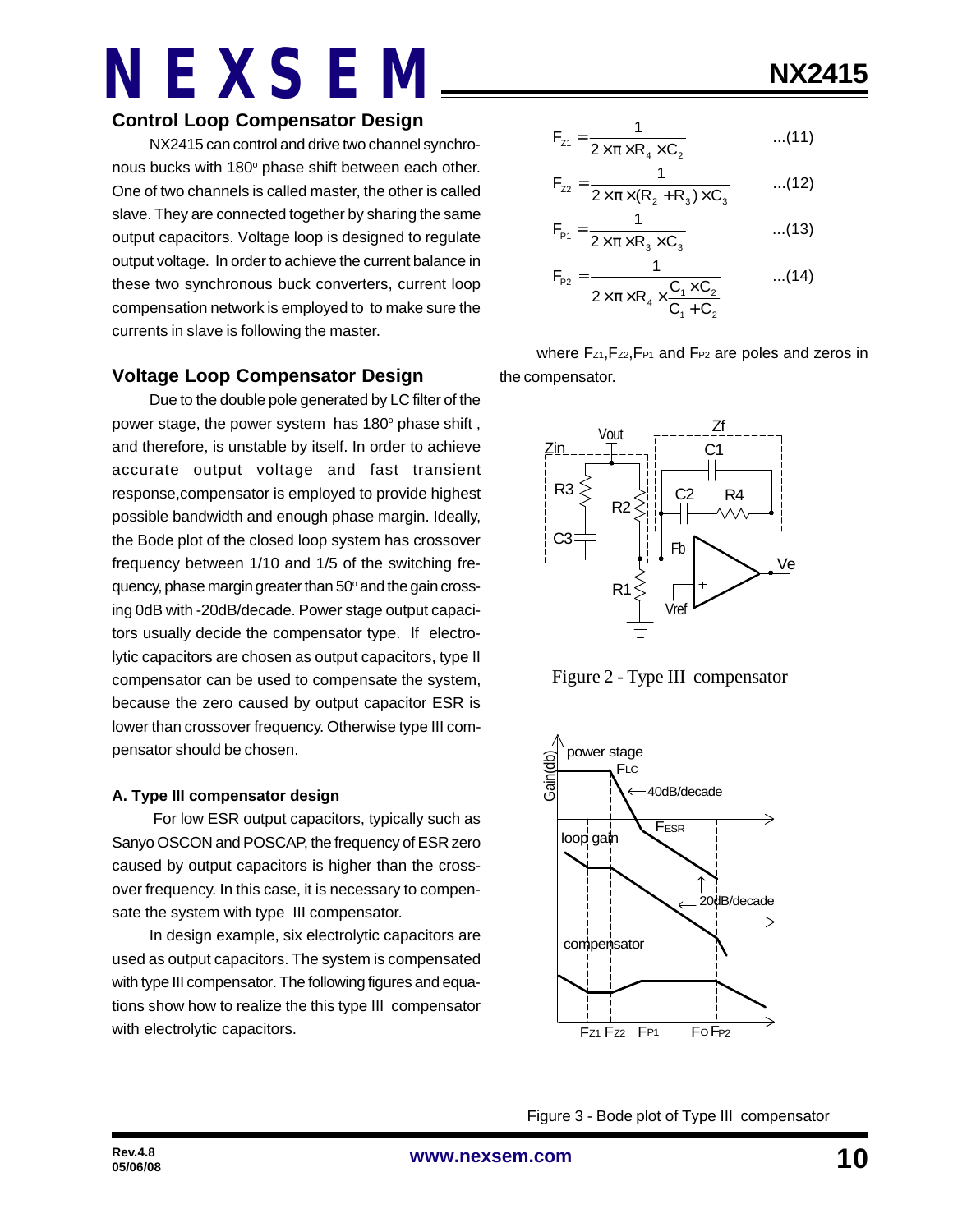The transfer function of type III compensator is given by:

$$
\frac{V_e}{V_{OUT}}=\frac{1}{sR_2\times(C_2+C_1)}\times\frac{(1+sR_4\times C_2)\times[1+s(R_2+R_3)\times C_3]}{(1+sR_4\times\frac{C_2\times C_1}{C_2+C_1})\times(1+sR_3\times C_3)}
$$

Use the same power stage requirement as demo board. The crossover frequency has to be selected as  $F_{LC}$ < $F_{ESR}$ < $F_{O}$ , and usually  $F_{O}$ <=1/10~1/5 $F_{S}$ .

1. Calculate the location of LC double pole  $F_{\text{LC}}$ and ESR zero  $F_{ESR}$ .

$$
F_{LC} = \frac{1}{2 \times \pi \times \sqrt{L_{EFF} \times C_{OUT}}}
$$

$$
= \frac{1}{2 \times \pi \times \sqrt{0.34uH \times 2000uF}}
$$

$$
= 6.1kHz
$$

$$
F_{ESR} = \frac{1}{2 \times \pi \times ESR \times C_{OUT}}
$$
  
= 
$$
\frac{1}{2 \times \pi \times 3.5 \text{m}\Omega \times 2000 \text{uF}}
$$
  
= 22.7kHz

2.Set R $_{2}$  equal to10kΩ.

$$
R_{1} = \frac{R_{2} \times V_{REF}}{V_{OUT} - V_{REF}} = \frac{10k\Omega \times 0.8V}{1.2V - 0.8V} = 20k\Omega
$$

Choose R<sub>1</sub>= 20kΩ.

3. Calculate  $\mathsf{C}_3$  by setting  $\mathsf{F}_{z2}$  =  $\mathsf{F}_{\mathsf{LC}}$  and  $\mathsf{F}_{\mathsf{p1}}$  = $\mathsf{F}_{\mathsf{ESR}}$ .

$$
C_3 = \frac{1}{2 \times \pi \times R_2} \times (\frac{1}{F_{22}} - \frac{1}{F_{p1}})
$$
  
=  $\frac{1}{2 \times \pi \times 10k\Omega} \times (\frac{1}{6.1kHz} - \frac{1}{22.7kHz})$   
= 1.9nF

Choose  $\mathrm{C}_3^{}$ =1.8nF. 5. Calculate  $\mathsf{R}_{_{3}}$  by equation (13).

$$
R_{3} = \frac{1}{2 \times \pi \times F_{P1} \times C_{3}}
$$
  
= 
$$
\frac{1}{2 \times \pi \times 22.7 \text{kHz} \times 1.8 \text{nF}}
$$
  
= 3.89kΩ  
Choose R<sub>3</sub>=3.92kΩ.

6. Calculate  $\mathsf{R}_{_4}$  by choosing  $\mathsf{F}_{_{\text{\tiny O}}}$ =40kHz.

$$
R_4 = \frac{V_{\text{osc}}}{V_{\text{in}}} \times \frac{2 \times \pi \times F_0 \times L_{\text{EFF}}}{ESR} \times \frac{R_2 \times R_3}{R_2 + R_3}
$$
  
= 
$$
\frac{1V}{12V} \times \frac{2 \times \pi \times 40kHz \times 0.34uH}{3.5m\Omega} \times \frac{10k\Omega \times 3.92k\Omega}{10k\Omega + 3.92k\Omega}
$$
  
= 5.73k\Omega

#### Choose  $\mathsf{R}_{\mathsf{4}}$ =5.62k $\Omega$ .

7. Calculate  $\mathsf{C}_2^{}$  with zero  $\mathsf{F}_{\mathsf{z}^1}$  at 75% of the LC double pole by equation (11).

$$
C_2 = \frac{1}{2 \times \pi \times F_{z1} \times R_4}
$$
  
= 
$$
\frac{1}{2 \times \pi \times 0.75 \times 6.1 \text{kHz} \times 5.62 \text{k}\Omega}
$$
  
= 6.2nF

Choose C $_{\textrm{\tiny{2}}}$ =6.8nF.

8. Calculate C<sub>1</sub> by equation (14) with pole F<sub>p2</sub> at half the switching frequency.

$$
C_1 = \frac{1}{2 \times \pi \times R_4 \times F_{P2}}
$$
  
= 
$$
\frac{1}{2 \times \pi \times 5.62 k\Omega \times 200kHz}
$$
  
= 141pF

Choose  $\mathrm{C}_\text{\tiny{1}}$ =150pF.

#### **B. Type II compensator design**

If the electrolytic capacitors are chosen as power stage output capacitors, usually the Type II compensator can be used to compensate the system.

Type II compensator can be realized by simple RC circuit without feedback as shown in figure 4. R3 and C1 introduce a zero to cancel the double pole effect. C2 introduces a pole to suppress the switching noise. The following equations show the compensator pole zero location and constant gain.

$$
Gain = \frac{R_3}{R_2} \qquad \qquad \dots (15)
$$
\n
$$
F_z = \frac{1}{2 \times \pi \times R_3 \times C_1} \qquad \qquad \dots (16)
$$
\n
$$
F_p \approx \frac{1}{2 \times \pi \times R_3 \times C_2} \qquad \qquad \dots (17)
$$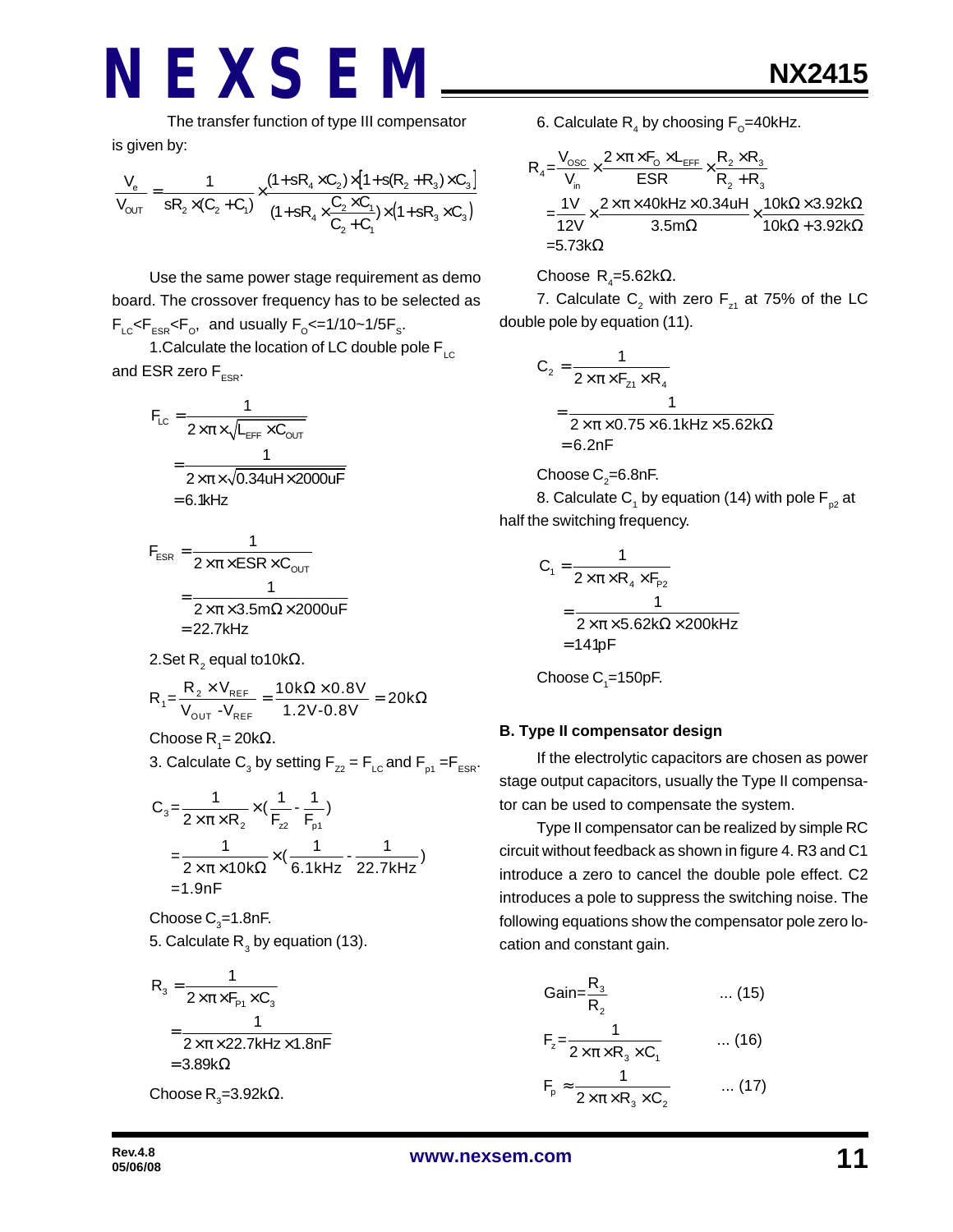

Figure 4 - Type II compensator



Figure 5 - Bode plot of Type II compensator

For this type of compensator,  $\mathsf{F}_\mathsf{o}$  has to satisfy  $F_{LC}$ < $F_{ESR}$ << $F_{O}$  and  $F_{O}$  <=1/10~1/5 $F_{S}$ .

Here a type II compensator is designed for the case which has six electrolytic capacitors(1800uF, 13mΩ) and two 1.5uH inductors.

1.Calculate the location of LC double pole  $\mathsf{F}_{\scriptscriptstyle{\mathsf{LC}}}$ and ESR zero  $F_{ESR}$ .

$$
F_{LC} = \frac{1}{2 \times \pi \times \sqrt{L_{EFF} \times C_{OUT}}}
$$

$$
= \frac{1}{2 \times \pi \times \sqrt{0.75 \text{uH} \times 10800 \text{uF}}}
$$

$$
= 1.768 \text{kHz}
$$

$$
F_{ESR} = \frac{1}{2 \times \pi \times ESR \times C_{OUT}}
$$
  
= 
$$
\frac{1}{2 \times \pi \times 13 \text{ m}\Omega \times 1800 \text{ U}} = 6.801 \text{kHz}
$$

 $\overline{\phantom{a}}$ 

2.Set R $_2$  equal to10k $\Omega$  and calculate R $_{_1}$ .

$$
R_1 = \frac{R_2 \times V_{REF}}{V_{OUT} - V_{REF}} = \frac{10k\Omega \times 0.8V}{1.2V - 0.8V} = 20k\Omega
$$

3. Set crossover frequency Fo=15kHz. 4.Calculate  $\mathsf{R}_{_{3}}$  value by the following equation.

$$
R_{3} = \frac{V_{\text{osc}}}{V_{\text{in}}} \times \frac{2 \times \pi \times F_{\text{o}} \times L_{\text{EFF}}}{ESR} \times R_{2}
$$
  
= 
$$
\frac{1V}{12V} \times \frac{2 \times \pi \times 15 \text{kHz} \times 0.75 \text{uH}}{2.16 \text{m}\Omega} \times 10 \text{k}\Omega
$$
  
= 27.3 k $\Omega$ 

Choose R<sub>3</sub>=27.4kΩ.

5. Calculate  $\mathsf{C}_\mathtt{1}$  by setting compensator zero  $\mathsf{F}_\mathtt{Z}$ at 75% of the LC double pole.

$$
C_{1} = \frac{1}{2 \times \pi \times R_{3} \times F_{z}}
$$
\n
$$
= \frac{1}{2 \times \pi \times 27.4 k \Omega \times 0.75 \times 1.768 k Hz}
$$
\n=4.4 nF

Choose  $\mathsf{C}_\text{\tiny{1}}$ =4.7nF.

6. Calculate  $\mathsf{C}_\mathsf{2}$  by setting compensator pole  $\mathrm{F}_\mathsf{p}$ at half the swithing frequency.

$$
C_2 = \frac{1}{\pi \times R_3 \times F_s}
$$
  
= 
$$
\frac{1}{\pi \times 27.4 \text{ k}\Omega \times 100 \text{ kHz}}
$$
  
= 116pF

Choose 
$$
C_2 = 100pF
$$
.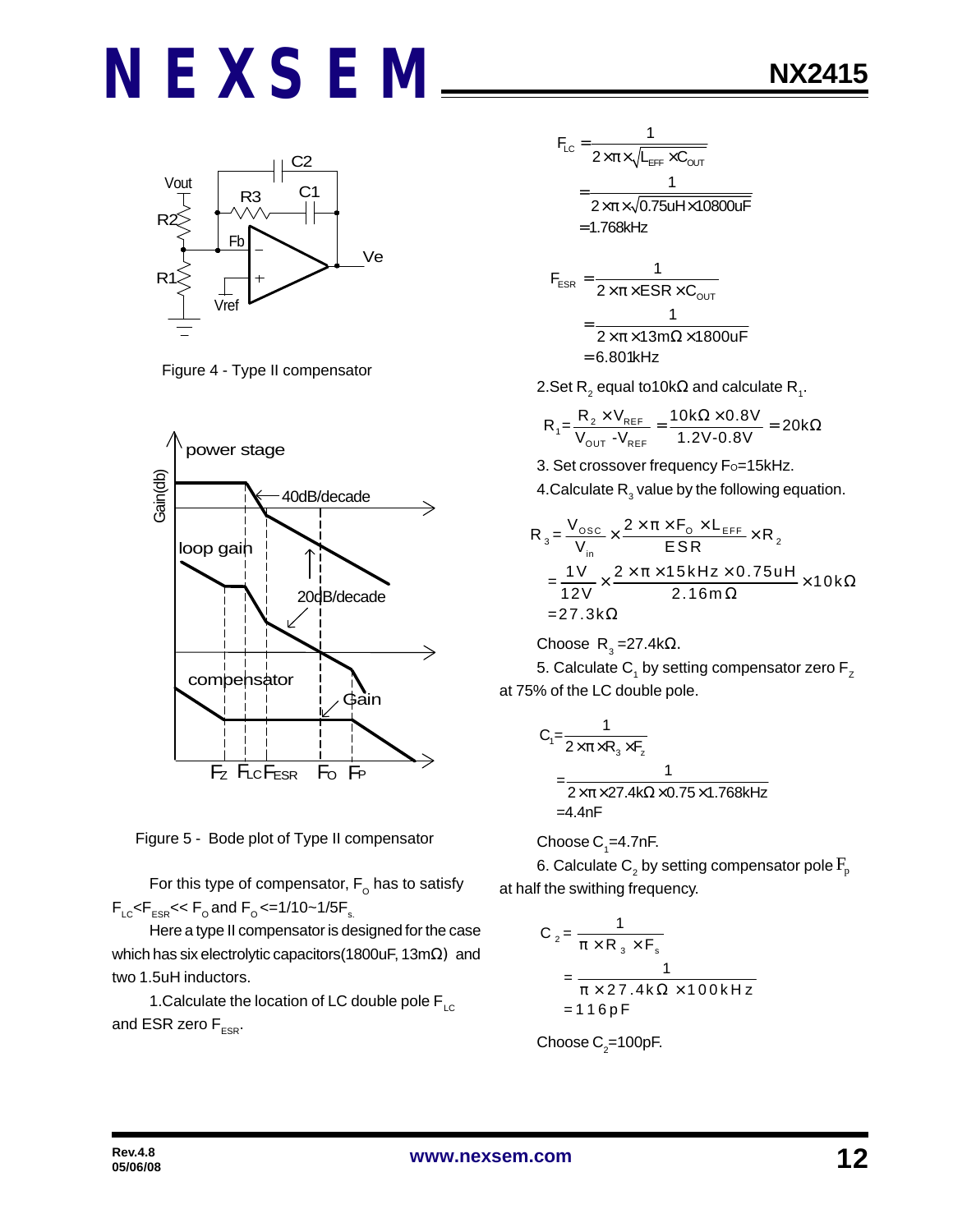

**Current Loop Compensator Design**



Figure 6 - Current loop control diagram



Figure 7 - Function diagram of current loop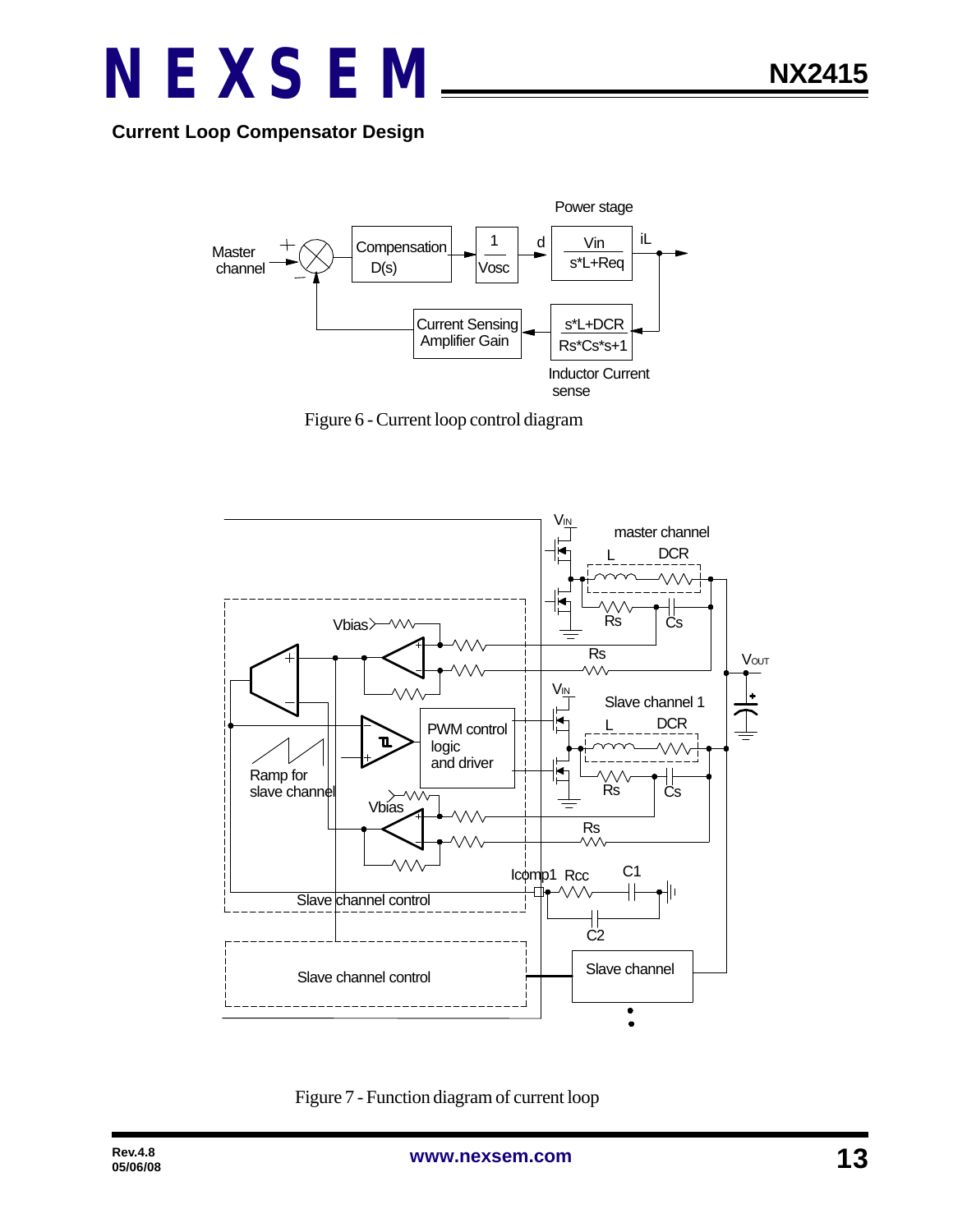**Inductor Current Sensing**



Figure 8 - Inductor current sensing using RC network.

 The inductor current can be sensed through a RC network as shown above. The advantage of the RC network is the lossless comparing with a resistor in series with output inductor.

The selection of the resistor sensing network is chosen by the following equation:

$$
R_s \times C_s = \frac{L}{DCR}
$$
 ...(18)

If the above equation is satisfied, the voltage across the sensing capacitor Cs will be equal to the inductor current times DCR of inductor for all frequency domain.

 $V_{\rm s}$   $_{\rm II}$  = DCR  $\times$  i<sub>i</sub>

If the sensing capacitor is chosen

$$
C_{s} = 1\mu F
$$

 $\textsf{C}_\text{s}$  must be X7R or COG ceramic capacitor. The sensing resistor is calculated as

$$
R_{s} = \frac{L}{DCR \times C_{s}}
$$

For example, for 0.68uH inductor with 1.4mΩ DCR, we have

$$
R_s = \frac{0.68\mu H}{1.4m\Omega \times 1\mu F} = 486\Omega
$$

 In most of cases, the selection of sensing resistor based on the above equation will be sufficient. However, for some inductor such as toroid coiled inductor with micrometal, even the product of sensing resistor and capacitor is perfectly match with L/DCR, the voltage across the capacitor still has overshoot due to the nonlinearity of inductor. This will affect the droop accuracy during the transient if droop function is required. The illustration is shown in the following figure.



Figure 9 - Droop accuracy affected by the nonlinearity of inductor.

In this case, the sensing resistor has to be chosen

$$
R_s \geq \frac{L}{DCR \times C_s}
$$

 to compensate the overshoot. This selection only affects the small signal mode of current loop. For DC accuracy, there is no effect since the DC voltage across the sensing capacitor will equal to the DCR times inductor current at DC load no matter what Rs is. In this example, Rs=620Ω.

R<sub>s</sub> value is preferred to be less than 400 $\Omega$  in NX2415's application, therefore we need to reiterate the calculation, choose  $\textsf{C}_\text{s}$  2.2uF instead.  $\textsf{R}_\text{s}$  value is finally chosen as 301Ω .

 Powe dissipation of Rs resistor is calculated as followed:

$$
P_D(R_S) = \frac{(V_{IN} - V_{OUT})^2}{R_S} \times D + \frac{V_{OUT}^2}{R_S} \times (1 - D)
$$
  
= 
$$
\frac{(12V - 1.2V)^2}{301\Omega} \times 0.1 + \frac{(1.2V)^2}{301\Omega} \times (1 - 0.1)
$$
  
= 0.04W

The power rating of Rs should be over 0.04W.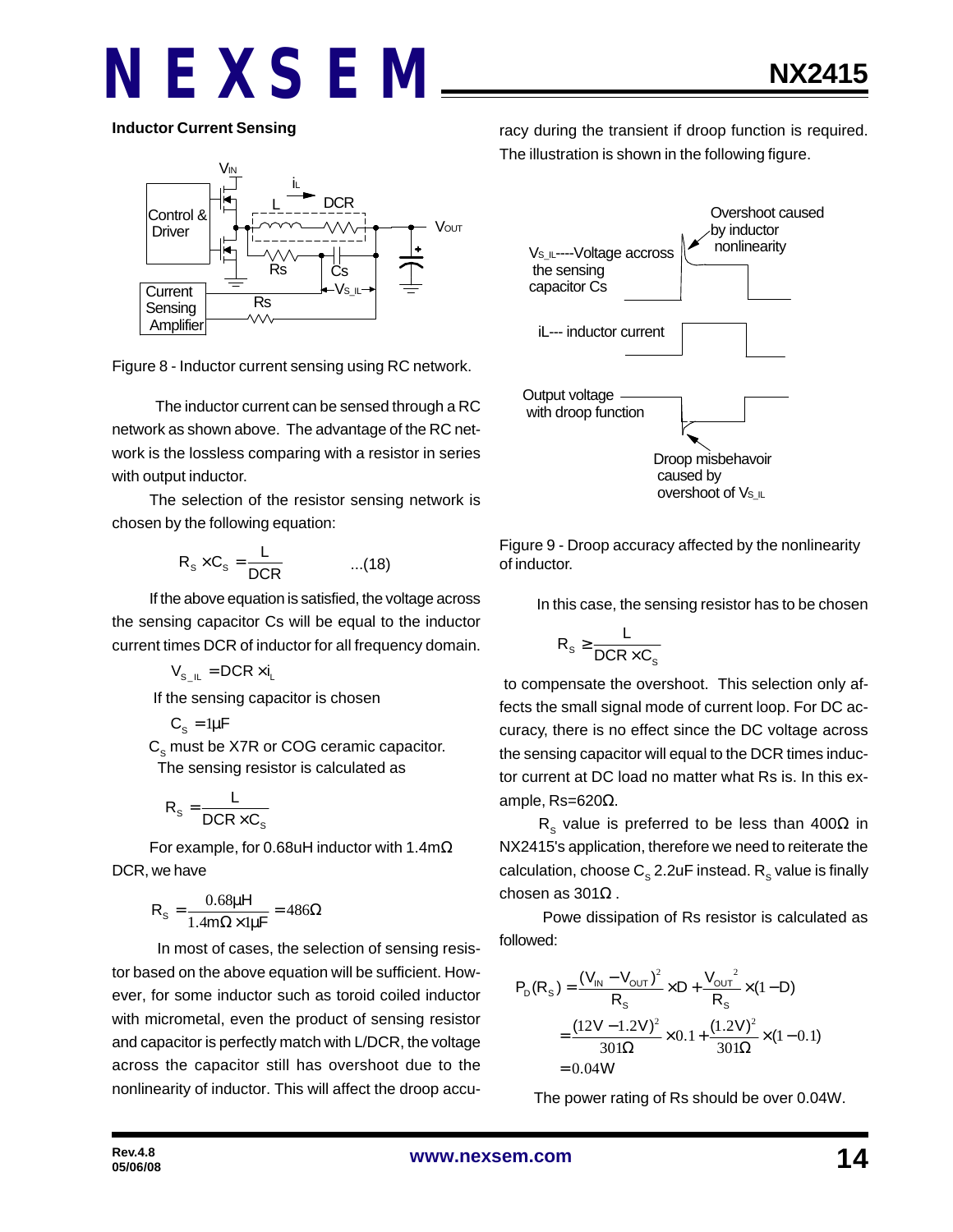### **NEXSEM Current Loop Compensation**



Figure 10 - Bode plot of current loop

 The diagram and bode plot for current loop of NX2415 is shown in above figures. The current signal through inductor sensing is amplified by current sensing differential amplifier. The amplified slave current signal is compared with the amplified inductor current from master channel (channel 1 for NX2415) through a transconductance amplifier, the difference between channel current will change the output of transconductance amplifier, which will compare with a internal ramp signal and changes the duty cycle of slave channel buck converter. If the inductor are perfectly matched and the PWM controller has no offset, the DC current in slave channel will equal to the DC current of master channel (channel 1) due to the gain of current loop.

 From the bode plot, the power stage has one pole located at

$$
F_{\rm p1} = \frac{R_{\rm eq}}{2 \times \pi \times L}
$$

where  $\mathsf{R}_{_\mathsf{eq}}$  is the equivalent resistor and it is given by

$$
R_{\text{eq}} \approx DCR + R_{\text{dson\_con}} \times \frac{V_{\text{OUT}}}{V_{\text{IN}}} + R_{\text{dson\_syn}} \times \left(1 - \frac{V_{\text{OUT}}}{V_{\text{IN}}}\right)
$$

 $R_{dson_{con}}$  is the Rdson of control FET and  $R_{dson_{con}}$  is the Rdson of synchronous FET. For this example,

$$
R_{eq} = 7.4 m\Omega
$$

The pole is located as

$$
F_{\rm p_1} = \frac{R_{\rm eq}}{2 \times \pi \times L} = \frac{7.4 \text{ m}\Omega}{2 \times \pi \times 0.68 \mu H} = 1.7 \text{kHz}
$$

The current compensation transfer function is

given as

$$
D(s) = \frac{g_m}{s \times (C_1 + C_2)} \times \frac{1 + s \times R_{cc} \times C_1}{1 + s \times \frac{R_{cc} \times C_1 \times C_2}{C_1 + C_2}}
$$

It has one zero and one pole. The ideal is to choose resistor Rcc to achieve desired loop gain such as 50kHz. Rcc can be calculated as

$$
R_{\rm cc} = \frac{2 \times \pi \times F_{\rm o} \times L \times V_{\rm osc}}{g_{\rm m} \times V_{\rm IN} \times K_{\rm C} \times DCR} \qquad ...(19)
$$

where

$$
K_{\rm C} \approx \frac{60 \cdot k\Omega}{2k\Omega + R_{\rm s}} = 22.9
$$

60kΩ and 2kΩ is the internal resistance for the current sensing amplifier.

For fast response, we can set the current loop cross-over frequency one and half times of voltage loop cross-over frequency. Since the voltage loop cross-over frequency is typically selected as 1/10 of switching frequency, we choose F<sub>o</sub>=50kHz.

$$
R_{\infty} = \frac{2 \times \pi \times 50 \text{kHz} \times 0.68 \mu \text{Hz} \times 1 \text{V}}{1.6 \text{mA} / \text{V} \times 12 \text{V} \times 22.9 \times 1.4 \text{m}\Omega} = 442 \Omega
$$

**Select** 

$$
R_{cc} = 430\Omega.
$$

The selection of capacitor  $\mathsf{C}_\mathtt{1}$  is such that the zero of compensation will cancel the pole of power stage, therefore,

$$
C_1 = \frac{L}{R_{eq} \times R_{cc}} = \frac{0.68 \mu H}{7.4 m \Omega \times 430 \Omega} = 214 nF
$$

Typically, the capacitor  $C_1$  is so big that the current loop may start slowly during the start up. Therefore, smaller capacitor can be selected. However, the selected capacitor can not reduce too much to cause phase droop.

Select  $C_{1}$ =220nF.

The capacitor  $\mathsf{C}_2^{}$  is an option and it is used to filter out the switching noise.  ${\sf C}_2$  can be calculated as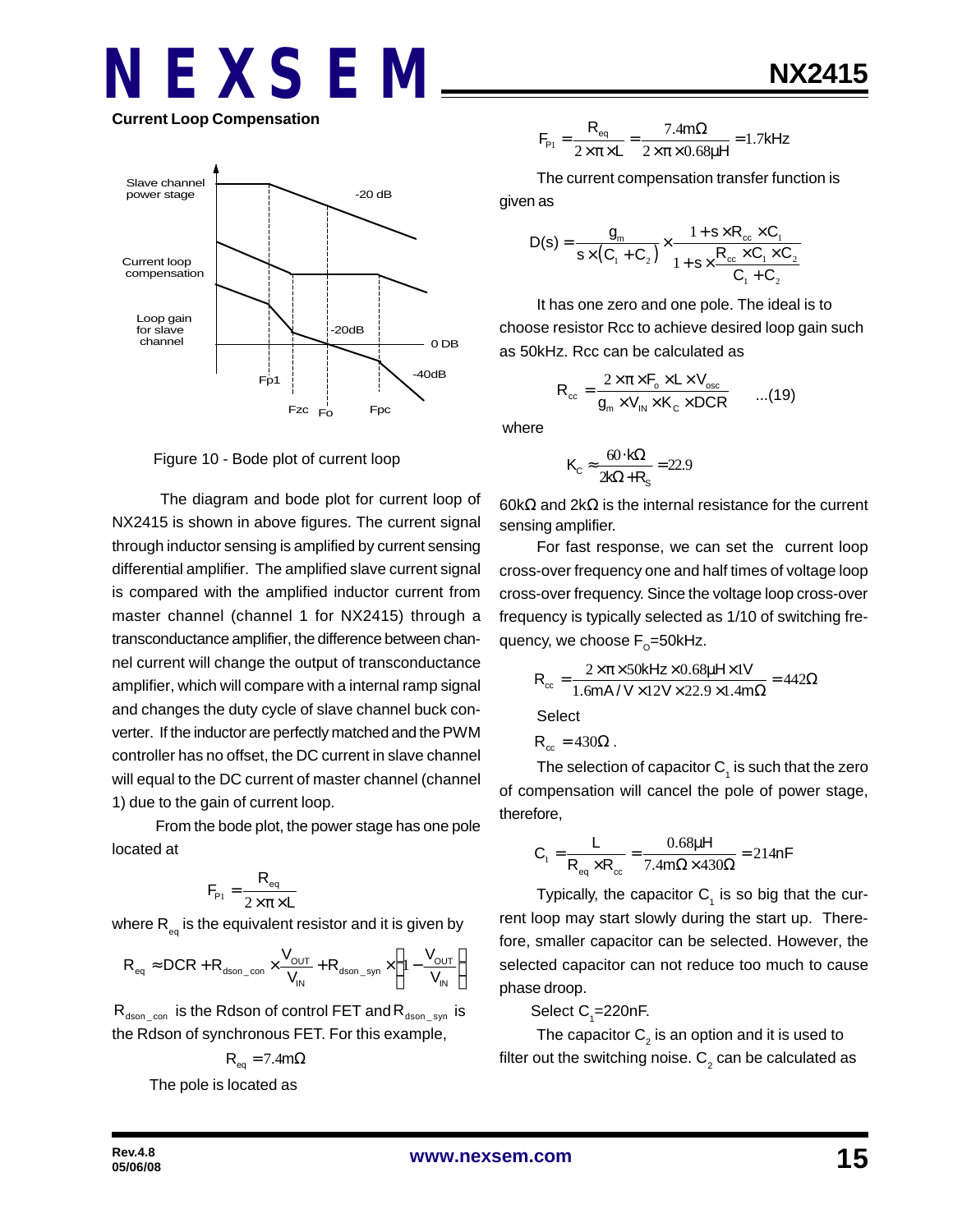$$
C_2 = \frac{1}{\pi \times R_{cc} \times F_s} = \frac{1}{\pi \times 430\Omega \times 400 \text{kHz}} = 1.85 \text{nF}
$$
  
Select C<sub>2</sub>=2.2nF.

#### **Frequency Selection**

The frequency can be set by external Rt resistor. The relationship between frequency per phase and RT pin is shown as follows.

$$
R_{\tau} \approx \frac{18600000}{F_s} \qquad \qquad \dots (20)
$$





#### **Over Current/Short Circuit Protection**

The converter will go into hiccup mode if the output current reaches a programmed limit  $V_{OCP}$ determined by the voltage at pin OCP.

$$
V_{OCP} = 0.6 \frac{60k\Omega}{2k\Omega + R_s} \frac{DCR}{2} I_{OCP}
$$
  

$$
R_{OCP} = \frac{V_{OCP}}{V_{REF} - V_{OCP}} \times 100k\Omega
$$
...(21)

Where  $I_{\text{opp}}$  is the desired over current protection level,100kΩ is the resistor connecting  $V_{REF}$  pin and  $\mathsf{I}_{\mathsf{OCP}}$  pin.  $\mathsf{R}_{_{\mathbf{S}}}$  is the current sensing matching resistor when using DCR sensing method.



Figure 12 - Over current protection

#### **Output Voltage Droop Operation**

The effective output impedance of the controller must be adjusted to maximize the output voltage fluctuation range. A program resistor attached to the Droop pin  $R_{DROOP}$  will program this value. The function works by an internal current source connected to the FB pin. This current flows output of the FB pin and through the Rin resistance from the FB pin to the output.

This current source is a function of the sensed output current. As the output current increases, the droop current will increase and causes the output voltage todroop proportionately. The droop current is programmed by a resistor attached to the Droop pin. The value of the resistor is chosen as follows.



Figure 13 - Output voltage droop funciton

$$
\Delta V_{\text{OUT}} = I_{\text{DROOP}} \times R_{\text{IN}} = \Delta I_{\text{LOAD}} \times R_{\text{LL}} \quad ...(22)
$$

Where  $R_{\perp}$  is desired load impedance. For example, if we want Vout droops 60mV @ 20A,

$$
R_{LL} = \frac{60 \text{mV}}{20 \text{A}} = 3 \text{m}\Omega
$$
\n
$$
I_{DROOP} = \frac{V(IOUT)}{R_{DROOP}}
$$
\n
$$
= \frac{0.6 \times \frac{60 \text{k}\Omega}{2 \text{k}\Omega + \text{R}_s} \times \frac{DCR}{2} \times I_{LOAD}}{R_{DROOP}} \qquad \dots (23)
$$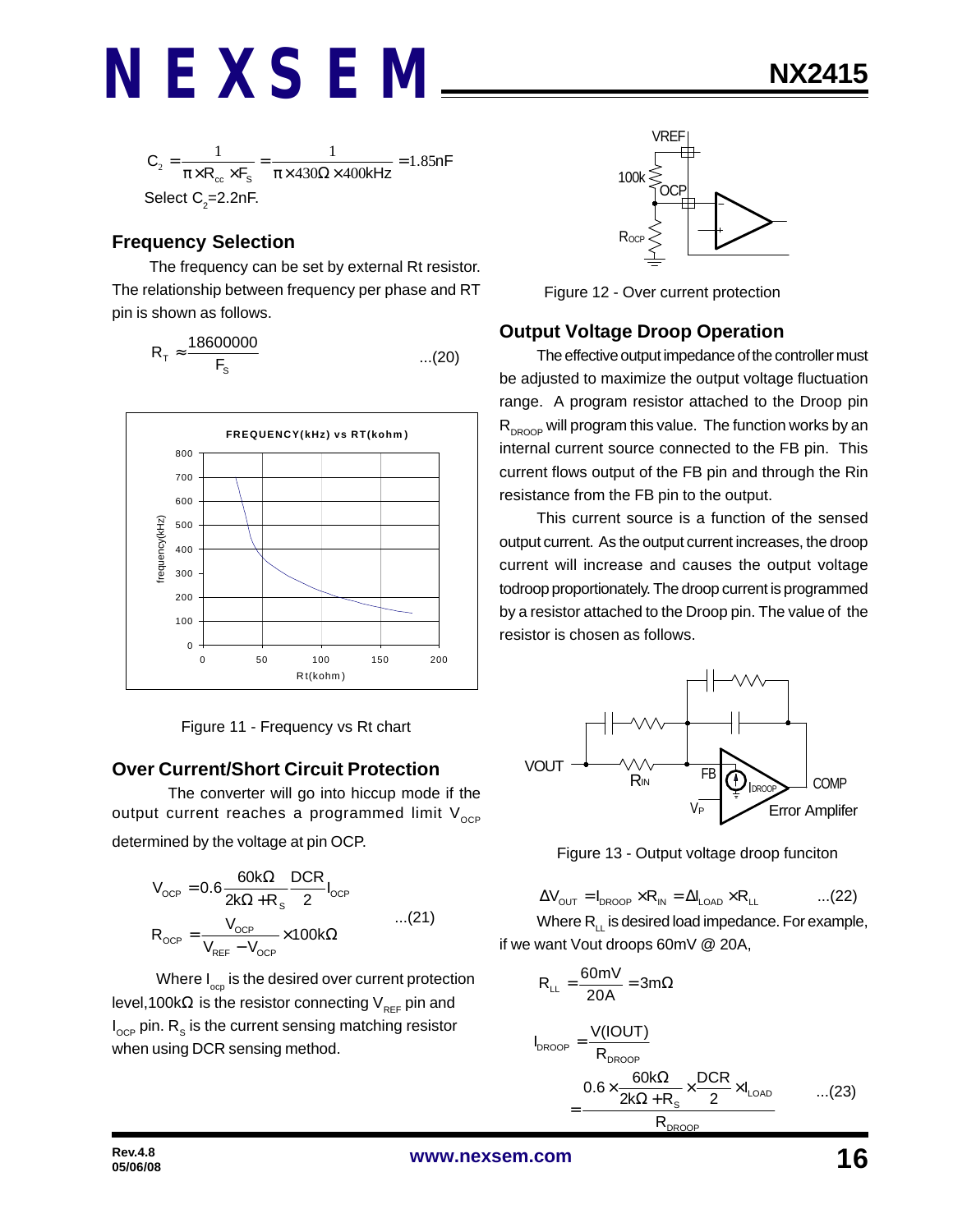Combine equation 22 and 23,

$$
R_{\text{DROOP}} = \frac{0.6}{2} \frac{60k\Omega}{2k\Omega + R_s} \frac{DCRI_{\text{LOAD}}R_{\text{IN}}}{\Delta V_{\text{OUT}}} \qquad \qquad \dots (24)
$$

Where DCR is the sense resistor or the DCR of the output inductor.  $\textsf{R}_\text{s}$  is the current sensing matching resistor when using DCR sensing method.  $I_{LOAD}$  is the load current.  $R_{\text{in}}$  is the input DC resistor of the master phase compensator which connect FB pin and PGSEN pin. For example, to have the  $\Delta V_{\text{OUT}}$ =60mV when the load current is 20A, DCR is 1.4mΩ,  $\mathsf{R}_{{}_{\mathsf{N}}}$  is 10kΩ,  $\mathsf{R}_{{}_{\mathsf{S}}}$  is 620Ω.

 $R_{\text{DROOP}} = \frac{0.6}{2} \times \frac{60k\Omega}{200 \times 9.62k\Omega} \times \frac{1.4m\Omega \times 20A \times 10k}{20m}$ 2  $2k\Omega + 0.62k\Omega$  60mV  $=32k\Omega$ Ω Ω× × Ω = × ×  $\Omega$  + 0.62k $\Omega$ Choose R<sub>DROOP</sub>= 32kΩ.

#### **Over Voltage Protection**

Over voltage protection is achieved by sensing the output voltage through resistor divider. The sensed voltage on PGSEN pin is compared with 120%\*0.8V to generate the OVP signal. A small value capacitor is required to connect to PGSEN pin also.



Figure 14 - Over voltage protection

#### **Input Filter Selection**

The selection criteria of input capacitor are voltage rating and the RMS current rating. For conservative consideration, the capacitor voltage rating should be 1.5 times higher than the maximum input voltage. The RMS current rating of the input capacitor for multi-phase converter can be estimated from the above Figure 15.

First, determine the duty cycle of the converter (V $_{\rm \scriptscriptstyle O}$ /  $V_{in}$ ). The ratio of input RMS current over output current can be obtained. Then the total input RMS current can

be calculated. From this figure, it is obvious that a multiphase converter can have a much smaller input RMS current, which results in a lower amount of input capacitors that are required.

 For example, Vin=12V, Vout=1.2V. The duty cycle is D=Vout/Vin=1.2/12=10%. From the figure, for two phase, the normlized RMS current is 0.2\*Iout=0.2\*50A=10A.

 A combination of ceramic and electrolytic(SANYO WG or WF series) or OSCON type capacitors can achieve both ripple current capability together with having enough capacitance such that input voltage will not sag too much. In this application, one OSCON SVPC180M(180uF, 16V, 2.8A) and three 10uF(4A rms current, X5R) ceramic capacitors are selected.

A 1uH input inductor is recommended to slow down the input current transient. Suppose power stage efficiency is 0.8, then input current can estimated by

$$
I_{INPUT} = \frac{I_{OUT} \times V_{OUT}}{\eta \times V_{IN}} = \frac{60A \times 1.2V}{0.8 \times 12V} = 7.5A
$$

In this application, Coilcraft DO3316P\_102HC with RMS rating 10A is chosen.



Figure 15 - Normalized input RMS current vs. duty cycle.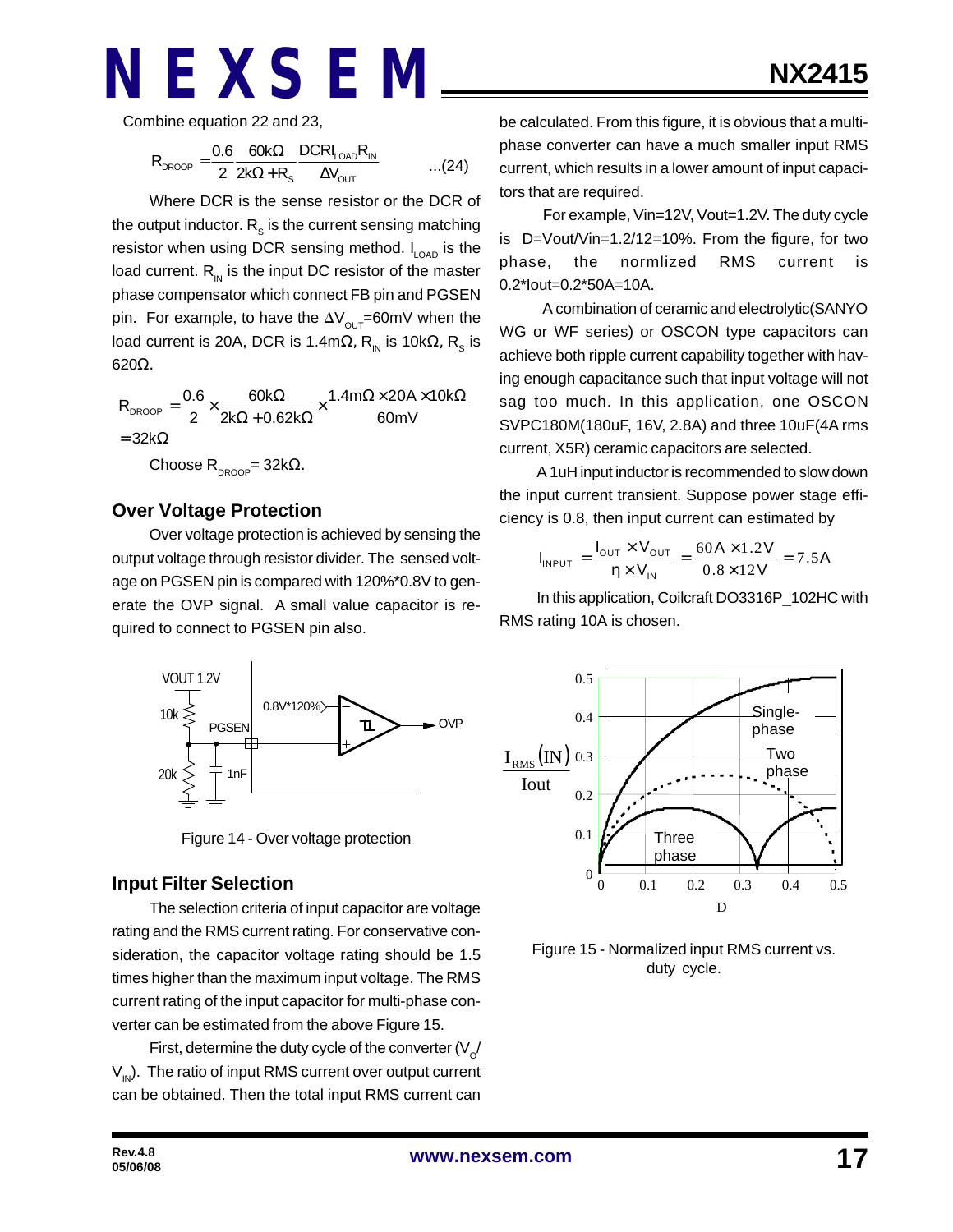#### **Power MOSFETs Selection**

The NX2415 requires two N-Channel power MOSFETs for each channels. The selection of MOSFETs is based on maximum drain source voltage, gate source voltage, maximum current rating, MOSFET on resistance and power dissipation. The main consideration is the power loss contribution of MOSFETs to the overall converter efficiency. In this design example, eight NTD60N02 are used. They have the following parameters:  $V_{DS}$ =25V, I<sub>D</sub> =62A, R<sub>DSON</sub> =12m $\Omega$ , Q<sub>GATE</sub> =9nC.

 There are three factors causing the MOSFET power loss:conduction loss, switching loss and gate driver loss.

Gate driver loss is the loss generated by discharging the gate capacitor and is dissipated in driver circuits. It is proportional to frequency and is defined as:

$$
P_{\text{gate}} = (Q_{\text{HGATE}} \times V_{\text{HGS}} + Q_{\text{LGATE}} \times V_{\text{LGS}}) \times F_{\text{S}} \qquad \qquad \ldots (24)
$$

where QHGATE is the high side MOSFETs gate charge,QLGATE is the low side MOSFETs gate charge,VHGS is the high side gate source voltage, and  $V_{\text{LGS}}$  is the low side gate source voltage. This power dissipation should not exceed maximum power dissipation of the driver device.

Conduction loss is simply defined as:

$$
P_{HCON} = I_{OUT}^2 \times D \times R_{DS(ON)} \times K
$$
  
\n
$$
P_{LCDN} = I_{OUT}^2 \times (1 - D) \times R_{DS(ON)} \times K
$$
...(25)  
\n
$$
P_{TOTAL} = P_{HCON} + P_{LCDN}
$$

Where the R<sub>DS(ON)</sub> will increases as MOSFET junction temperature increases, K is R<sub>DS(ON)</sub> temperature dependency and should be selected for the worst case. Conduction loss should not exceed package rating or overall system thermal budget.

Switching loss is mainly caused by crossover conduction at the switching transition. The total switching loss can be approximated.

$$
P_{sw} = \frac{1}{2} \times V_{IN} \times I_{OUT} \times T_{sw} \times F_s
$$
...(26)

 $\mathsf{T}_{_{\mathsf{SW}}}$  is the sum of  $\mathsf{T}_{_{\mathsf{R}}}$  and  $\mathsf{T}_{_{\mathsf{F}}}$  which can be found in mosfet datasheet, lout is output current, and Fs is switching frequency. Swithing loss Psw is frequency dependent.

#### **Soft Start and Enable Signal Operation**

The NX2415 will start operation only after Vcc and PVcc have reached their threshold voltages and EN and ENBUS have been enabled. The ENBUS pin can be programmed to turn on the converter at any input voltage. The ENBUS pin has a threshold voltage of 1.6V.

Once the converter starts, there is a soft start sequence of 4082 steps between 0 and Vp. The ramp rate is determined by the switching frequency.

$$
\frac{dV_o}{dt} = \frac{V_o}{4082 \times F_s}
$$
...(27)

The softstart time is calculated as followed:

$$
T_{\text{startup}} = \frac{4082}{F_s} \qquad \qquad \dots (28)
$$

#### **Layout Considerations**

The layout is very important when designing high frequency switching converters. Layout will affect noise pickup and can cause a good design to perform with less than expected results.

There are two sets of components considered in the layout which are power components and small signal components. Power components usually consist of input capacitors, high-side MOSFET, low-side MOSFET, inductor and output capacitors. A noisy environment is generated by the power components due to the switching power. Small signal components are connected to sensitive pins or nodes. A multilayer layout which includes power plane, ground plane and signal plane is recommended .

Layout guidelines:

1. First put all the power components in the top layer connected by wide, copper filled areas. The input capacitor, inductor, output capacitor and the MOSFETs should be close to each other as possible. This helps to reduce the EMI radiated by the power loop due to the high switching currents through them.

2. Low ESR capacitor which can handle input RMS ripple current and a high frequency decoupling ceramic cap which usually is 1uF need to be practically touching the drain pin of the upper MOSFET, a plane connection is a must.

3. The output capacitors should be placed as close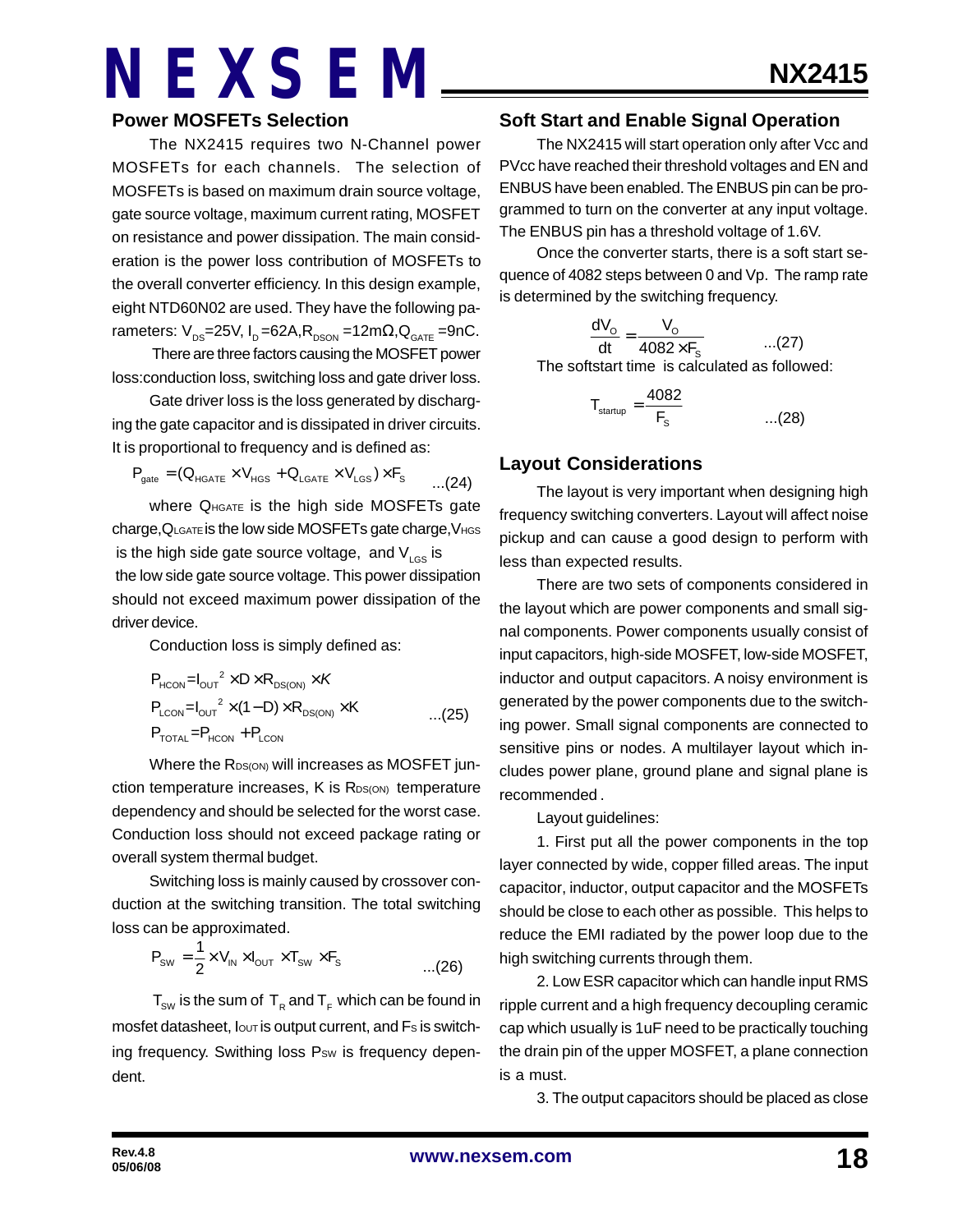as to the load as possible and plane connection is required.

4. Drain of the low-side MOSFET and source of the high-side MOSFET need to be connected thru a plane ans as close as possible. A snubber nedds to be placed as close to this junction as possible.

5. Source of the lower MOSFET needs to be connected to the GND plane with multiple vias. One is not enough. This is very important. The same applies to the output capacitors and input capacitors.

6. Hdrv and Ldrv pins should be as close to MOSFET gate as possible. The gate traces should be wide and short. A place for gate drv resistors is needed to fine tune noise if needed.

7. Vcc capacitor, BST capacitor or any other bypassing capacitor needs to be placed first around the IC and as close as possible. The capacitor on comp to GND or comp back to FB needs to be place as close to the pin as well as resistor divider.

8. The output sense line which is sensing output back to the resistor divider should not go through high frequency signals.

9. All GNDs need to go directly thru via to GND plane.

10. The feedback part of the system should be kept away from the inductor and other noise sources, and be placed close to the IC.

11. In multilayer PCB, separate power ground and analog ground. These two grounds must be connected together on the PC board layout at a single point. The goal is to localize the high current path to a separate loop that does not interfere with the more sensitive analog control function.

12. Inductor current sense line should be connected directly to the inductor solder pad.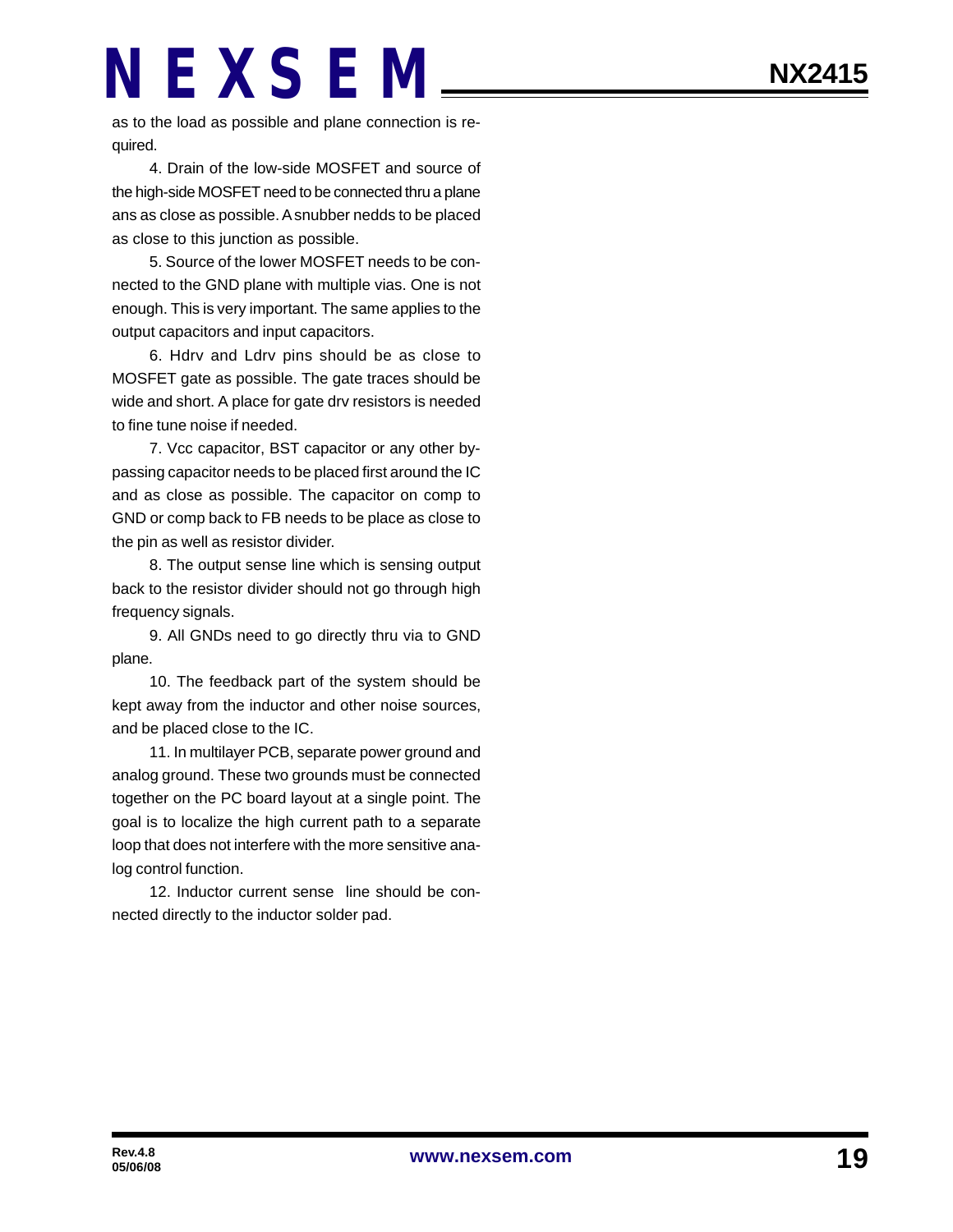### **MLPQ 32 PIN 5 x 5 PACKAGE OUTLINE DIMENSIONS**

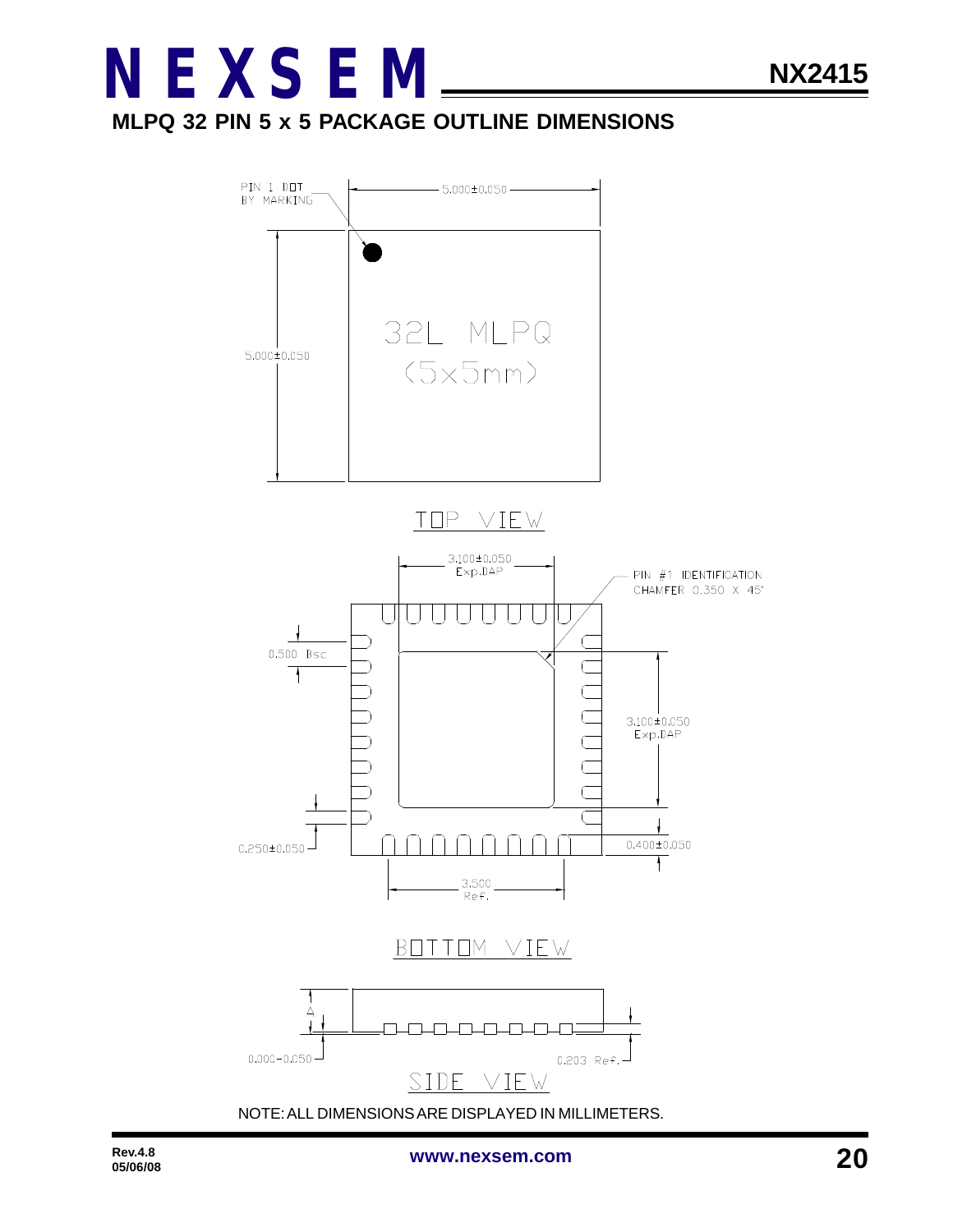### **MLPQ 32 PIN 5 x 5 TAPE AND REEL INFORMATION**



| Dimension    | MLPQ 05X05       |
|--------------|------------------|
| Aο           | $5.30 + / - 0.1$ |
| Bo           | $6.30 + / - 0.1$ |
| Kο           | $1.2 + / - 0.1$  |
| Ρ            | $8 +/- 0.1$      |
| W            | $12 + / - 0.3$   |
| Τ            | $0.3 +/- 0.05$   |
| R7/Quantity  | 1000             |
| R13/Quantity | 3000             |

NOTE:

1. R7 = 7 INCH LOCK REEL, R13 = 13 INCH LOCK REEL. 2. ALL DIMENSIONS ARE DISPLAYED IN MILLIMETERS.